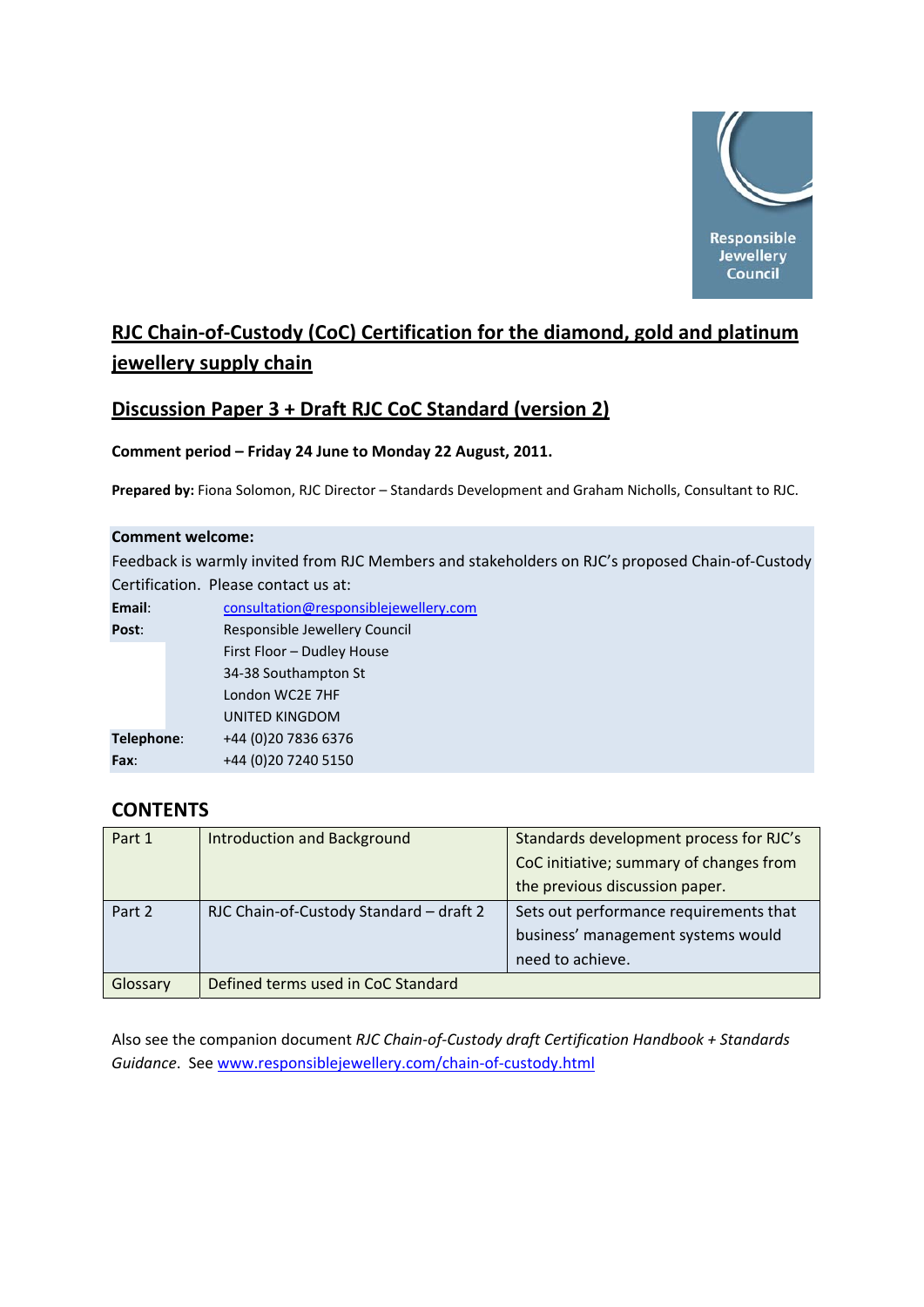# **PART 1 – INTRODUCTION AND BACKGROUND**

#### **1. Purpose and Summary**

The purpose of this paper is to seek feedback in a third and final comment period on the RJC's proposed Chain‐of‐Custody Certification for diamonds, gold and platinum metals. This paper responds to the second round of consultation on the proposed Standard held during September 2010‐February 2011. This third paper in the series includes:

- a second draft of a Chain-of-Custody Standard;
- a draft Certification Handbook; and
- a draft Chain-of-Custody Standard Guidance, thereby providing the core elements of a comprehensive Chain‐of‐Custody Certification system.

The RJC again welcomes input on how the proposal could be further improved and is providing a 60 day public comment period for stakeholder review of this paper. The RJC hopes to launch Chain‐of‐ Custody Certification in early 2012.

The RJC's mission is to promote responsible ethical, human rights, social and environmental practices throughout the jewellery supply chain. The proposed RJC Chain‐of‐Custody (CoC) Certification system aims to enable businesses to demonstrate rigorous assurance for responsible, conflict-free supply chains for diamonds, gold and platinum group metals. Businesses wishing to become RJC CoC Certified would be audited by RJC‐accredited, independent, third party auditors.

RJC Member Certification, launched in 2009, provides assurance about responsible business practices at the level of the business. The new RJC CoC Certification would be against a separate standard that would also be applied at the level of the business or specific parts of the business, and would cover the transfers of responsibly‐sourced diamond, gold and platinum metals to other businesses. RJC Member Certification, combined with RJC CoC Certification, would thereby enable claims to be made about responsible supply chains.

The current draft of the RJC CoC Standard in this paper has been revised to more directly address the proposed rules for implementation of Section 1502 of the United States' Dodd‐Frank Wall Street Reform and Consumer Protection Act. While for Certification purposes the CoC Standard requires RJC Membership, the published Standard could also be used by non‐RJC Members as tools for establishing robust chain‐of‐custody systems for disclosure or reporting purposes.

#### www.responsiblejewellery.com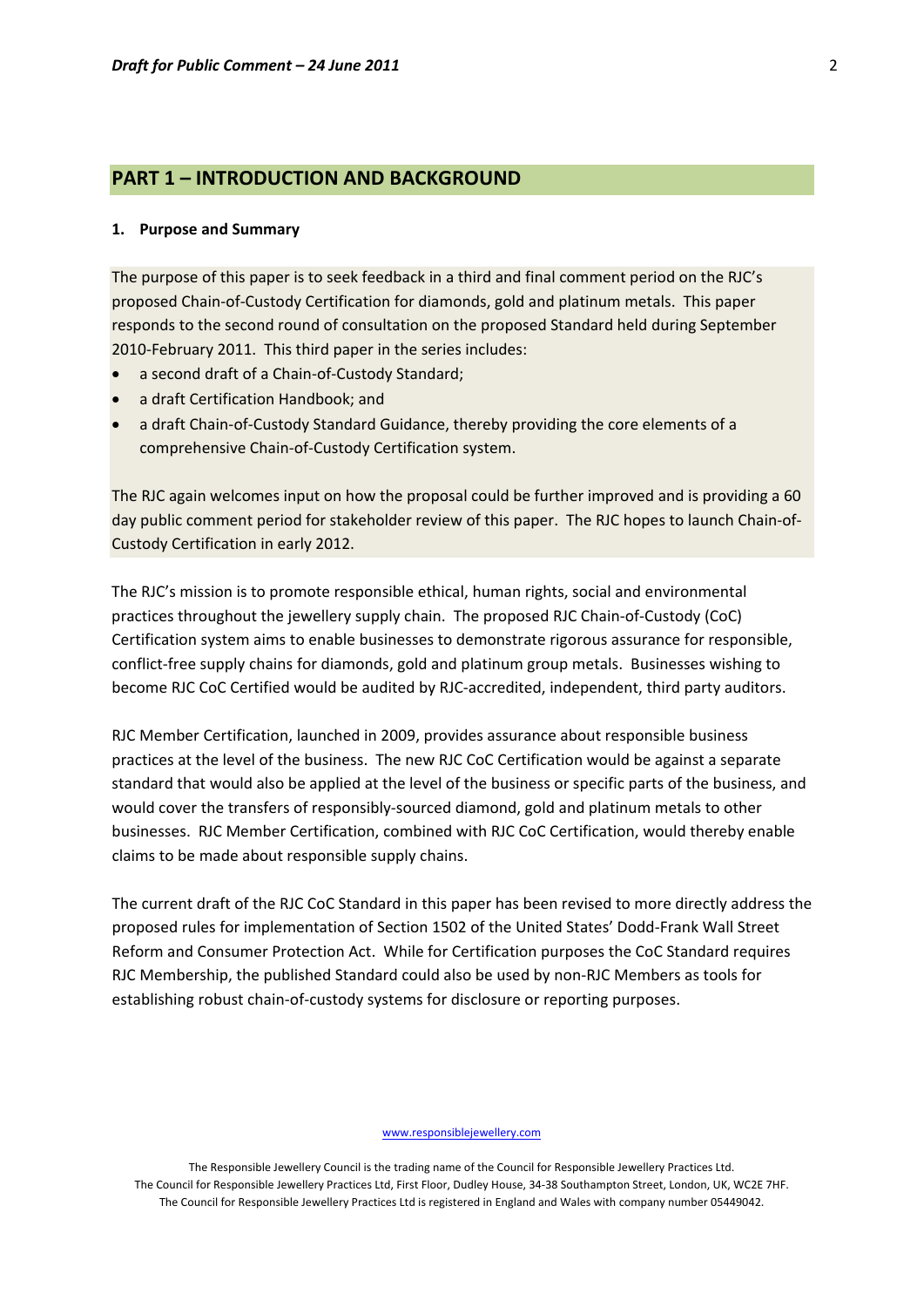| <b>Element</b>                                               | <b>Proposed coverage</b>                                                                                                                                                         |
|--------------------------------------------------------------|----------------------------------------------------------------------------------------------------------------------------------------------------------------------------------|
| Who can seek Chain-of-<br><b>Custody (CoC) Certification</b> | CoC Certification would be voluntary, and open to RJC Members:                                                                                                                   |
|                                                              | RJC Certified Members for responsible business practices, or<br>$\circ$<br>Businesses that join the RJC and commit to achieve RJC Member<br>$\circ$                              |
|                                                              | Certification for responsible business practices within the set time period (2                                                                                                   |
|                                                              | years from joining).                                                                                                                                                             |
| <b>What Eligible Materials are</b>                           | Diamonds, Gold and Platinum Metals that are one of the following:                                                                                                                |
| included in the CoC                                          | Mined: produced under responsible mining practices, as defined by the RJC Code of<br>$\bullet$                                                                                   |
| <b>Standard</b>                                              | Practices or a comparable standard recognised by the RJC, and conflict-free as                                                                                                   |
|                                                              | demonstrated by Due Diligence.<br>$\bullet$                                                                                                                                      |
|                                                              | Recycled: from Recyclable materials sourced from suppliers screened according to<br>Know Your Customer requirements to avoid illegitimate sources.                               |
|                                                              | Grandfathered: historical stocks with records that demonstrate they were produced                                                                                                |
|                                                              | before a set date.                                                                                                                                                               |
|                                                              | Mix of Mined, Recycled and/or Grandfathered: to accommodate bulk-commodity<br>$\bullet$                                                                                          |
|                                                              | chain-of-custody models.                                                                                                                                                         |
|                                                              | Laboratory-Grown diamonds: Synthetic diamonds produced by a research or<br>$\bullet$                                                                                             |
|                                                              | manufacturing facility.                                                                                                                                                          |
|                                                              | Note:                                                                                                                                                                            |
|                                                              | RJC Code of Practices is to be reviewed in 2012 to include Platinum Metals                                                                                                       |
|                                                              | Silver is to be considered for inclusion within the RJC Scope in 2013.                                                                                                           |
|                                                              | Materials currently outside the RJC's scope, such as other metals in alloys, plating or<br>coatings, leather, or other precious stones, would not be covered under the Standard. |
| <b>Chain-of-Custody Models</b>                               | Track and Trace (tracing material to origin).<br>$\bullet$                                                                                                                       |
| supported by Standard <sup>1</sup>                           | Bulk Commodity (allows eligible material to be mixed but prevents mixing of eligible<br>$\bullet$                                                                                |
|                                                              | with non-eligible material).                                                                                                                                                     |
| <b>Audit process</b>                                         | Certification audit: for business seeking CoC Certification, to verify that the business<br>$\bullet$                                                                            |
|                                                              | has systems in place to source CoC Materials and/or supply them to other participants                                                                                            |
|                                                              | in the jewellery supply chain.                                                                                                                                                   |
|                                                              | Surveillance audit: conducted within 8-12 months following the Certification audit, to<br>$\bullet$                                                                              |
|                                                              | verify that the business' systems are working effectively and verify corrections for any                                                                                         |
|                                                              | minor non-conformances.                                                                                                                                                          |
|                                                              | Re-certification required after 3 years from Certification audit.<br>$\bullet$                                                                                                   |
| <b>Claims supported by CoC</b>                               | <b>RJC Chain-of-Custody Certified Member/Entity: CoC Certified Business has verified</b><br>$\bullet$                                                                            |
| <b>Certification</b>                                         | systems in place for custody and/or supply of responsibly sourced Jewellery Materials.                                                                                           |
|                                                              | RJC Chain-of-Custody Material: Material comes from responsible sources in<br>$\bullet$                                                                                           |
|                                                              | accordance with the RJC CoC Standard.                                                                                                                                            |
|                                                              | RJC Conflict-Free Gold Refiner: Refiner has elected to certify that it has systems in                                                                                            |
|                                                              | place to source gold only from Conflict-Free sources.                                                                                                                            |

#### **Table 1 – RJC Chain‐of‐Custody Certification Overview – Proposed Key Elements**

www.responsiblejewellery.com

<span id="page-2-0"></span> $<sup>1</sup>$  See RJC CoC Discussion Paper 1 for more discussion of these models, and examples of their use:</sup> [http://www.responsiblejewellery.com/downloads/RJC\\_Chain\\_of\\_custody\\_discn\\_paper\\_19\\_04\\_2010.pdf](http://www.responsiblejewellery.com/downloads/RJC_Chain_of_custody_discn_paper_19_04_2010.pdf)

The Responsible Jewellery Council is the trading name of the Council for Responsible Jewellery Practices Ltd. The Council for Responsible Jewellery Practices Ltd, First Floor, Dudley House, 34‐38 Southampton Street, London, UK, WC2E 7HF. The Council for Responsible Jewellery Practices Ltd is registered in England and Wales with company number 05449042.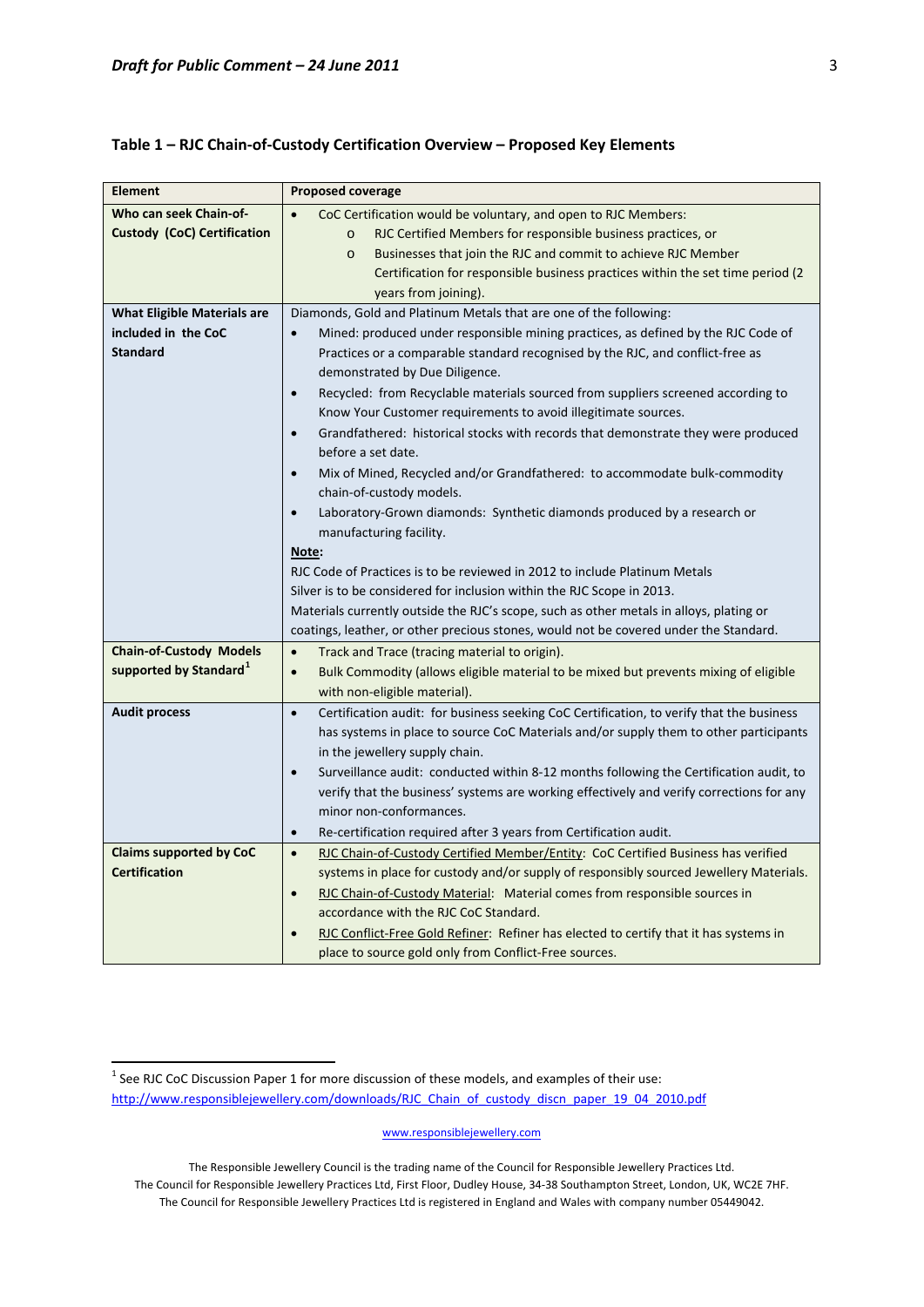#### **2. Background**

#### **a) RJC Membership and Member Certification**

Responsible business practices are fundamental to the RJC's mission, and all Commercial Members of the RJC are required to achieve certification within two years. RJC Member Certification is based on independent, third party auditing against the RJC Code of [Practices,](http://www.responsiblejewellery.com/downloads/boxed_set_2009/S001_2009_RJC_Prin_COP.pdf) the RJC's standard for responsible business practices. The RJC Code of Practices defines the Council's ethical, social, human rights and environmental commitments for RJC Members, covering a wide range of supply chain issues.

#### **b) Proposal for RJC Chain‐of‐Custody Certification**

The RJC is proposing an additional certification standard for Chain‐of‐Custody, with the aim to support businesses wishing to make claims about material provenance and responsible practices in their jewellery supply chains. While RJC Member Certification is compulsory for RJC Members, CoC Certification would be optional because of the need for compliance with anti‐[trust](http://www.responsiblejewellery.com/downloads/RJC_Antitrust_Policy+Rules_Oct_2008.pdf) laws. RJC CoC Certification would be based on independent, third party verification of a business' chain‐of‐custody systems for materials from eligible sources, as defined in the CoC standard. The RJC aims for its CoC initiative to work wherever possible in harmony with other mechanisms for encouraging responsible supply chains. RJC continues to engage with a variety of initiatives, including OECD Due Diligence Guidance Gold Supplement, EICC‐GeSi Smelter Validation program, World Gold Council, Fairtrade/Fairmined Gold, and the Diamond Development Initiative, providing opportunities for alignment and mutual support.

#### **c) Process for Development of the Chain‐of‐Custody System**

This discussion paper forms part of a multi‐stakeholder standards development process, which offers multiple rounds of public comment opportunities. Visit [http://www.responsiblejewellery.com/chain](http://www.responsiblejewellery.com/chain-of-custody.html)-of-custody.html for background on the process so far, including drafts and reports on each stage.

| <b>Date</b>        | <b>RJC Process</b>                                                            |
|--------------------|-------------------------------------------------------------------------------|
| <b>April 2010</b>  | Discussion Paper $1 - 3$ month public comment period                          |
| May 2010           | Stakeholder Workshop - London                                                 |
| <b>July 2010</b>   | Comments report - Stage 1                                                     |
| September 2010     | Discussion Paper $2 - 4$ month public comment period                          |
| January 2011       | Stakeholder Roundtables - Europe and USA, 185 participants                    |
| February 2011      | Comments report - Stage 2                                                     |
| June - August 2011 | Discussion Paper 3 - 2 month public comment period                            |
| December 2011      | Finalise CoC Standard and associated documents; internal and Board approvals. |
| February 2012      | Documentation layout and publication.                                         |

#### **Table 2 – Timeline for Development of the CoC Standard**

#### www.responsiblejewellery.com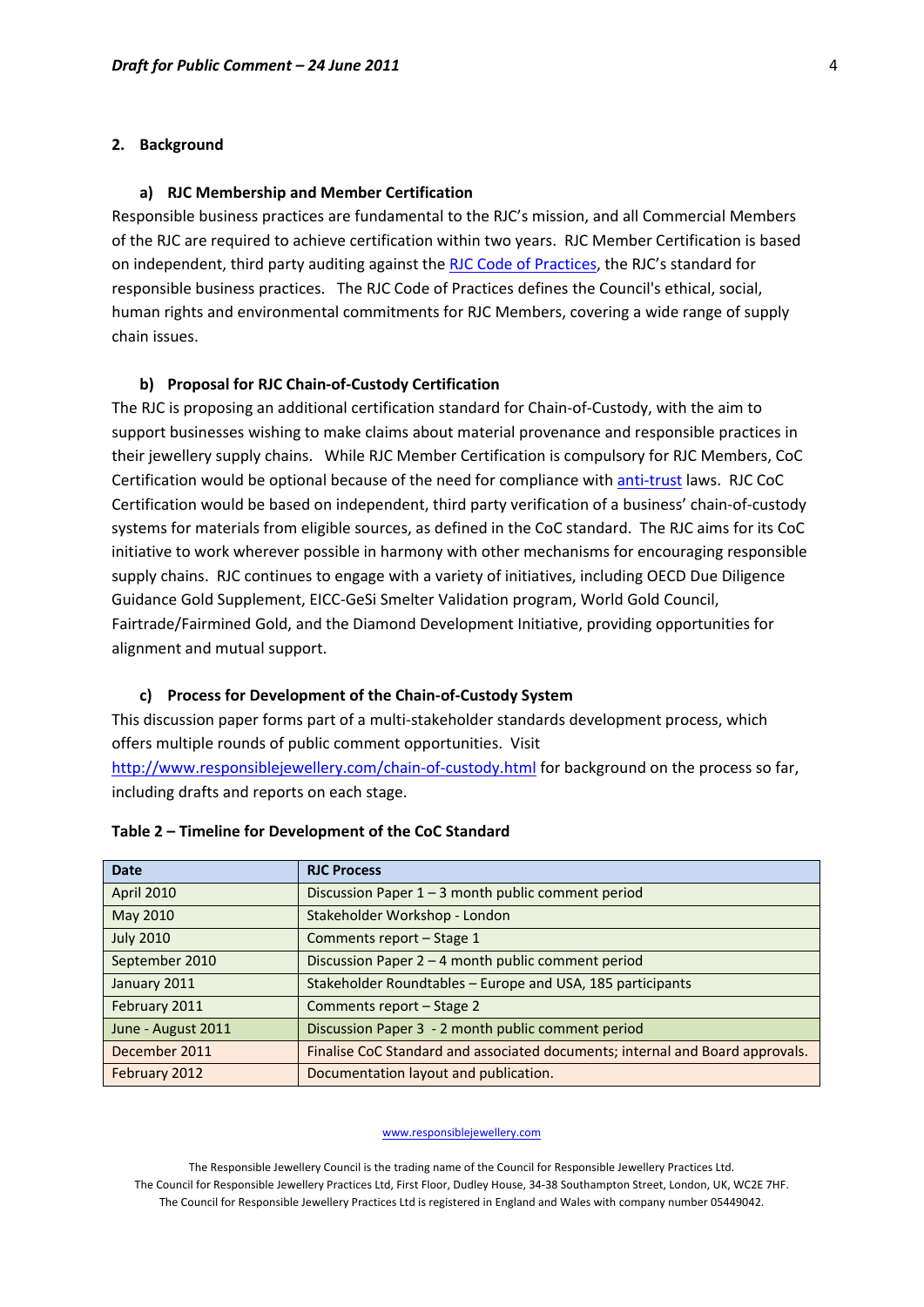#### **3. How has this draft standard changed from the previous draft?**

The second draft of the CoC Standard contains many changes from the initial draft. The second draft provides, in general, a narrower and more prescriptive approach to the transfer of custody of defined types of eligible materials. The Standard no longer proposes certifying RJC 'branded' products at the consumer level, and allows less flexibility in describing the provenance of eligible materials. A number of other changes have been made to reflect the results of feedback, to improve clarity, and to harmonise with external developments such as the US Securities and Exchange Commission (SEC) proposed rules implementing the "conflict minerals" provision of the Dodd‐Frank Act.

The main changes, which have again been legally reviewed for any anti-competition law issues, are:

- **Term for materials covered by Chain‐of‐Custody**: The term "Tracked Material" has been changed to "CoC Material", to convey a direct and specific relationship to the CoC Standard.
- **Mechanism for transferring Custody of Materials and describing the Provenance of Materials**: The "Statements of Provenance" mechanism has been replaced with "CoC Transfer Documents". This change involves a more prescriptive approach to documenting the transfer of custody of materials and restricts the ability to introduce new information to describe the provenance of CoC Material. CoC Material may only be created through a formal Declaration of Eligible Material made on a CoC Transfer Document by a CoC Certified Entity.
- **Standard is not certifying products, allowing removal of Minor components requirements:** The previous draft Standard included provisions that implied RJC certified and branded jewellery products. The revised draft Standard re‐focuses on certifying **systems** for chain‐of‐ custody of Eligible Material, which simplifies the Standard by no longer needing rules to address 'minor components' in products. The proposed Standard nevertheless does address claims about CoC Materials made to customers and consumers, and the use of the RJC logo to communicate CoC Certification.
- **Tighter provisions on outsourcing.** Any Outsourcing Contractors that are not themselves CoC Certified must be included in the Certification Scope of the company seeking CoC Certification, and be audited for compliance with the provision on Internal Material Controls.
- **Additional controls to prevent conflict sources to meet proposed SEC Rules for Section 1502 of the US Dodd‐Frank Act**: The draft Standard now requires that mining companies identify the country or origin in their CoC Transfer Documents, and conduct due diligence to determine if mined materials come from or are transported through Conflict‐Affected Areas. If mining or transportation is in Conflict-Affected Areas, the due diligence must determine that the production and transportation of the Material did not directly or indirectly benefit Illegal Armed Groups. For recycled materials, checks and monitoring of suppliers would be carried out for possible links to conflict sources or money laundering. The draft CoC

#### www.responsiblejewellery.com

The Responsible Jewellery Council is the trading name of the Council for Responsible Jewellery Practices Ltd. The Council for Responsible Jewellery Practices Ltd, First Floor, Dudley House, 34‐38 Southampton Street, London, UK, WC2E 7HF. The Council for Responsible Jewellery Practices Ltd is registered in England and Wales with company number 05449042.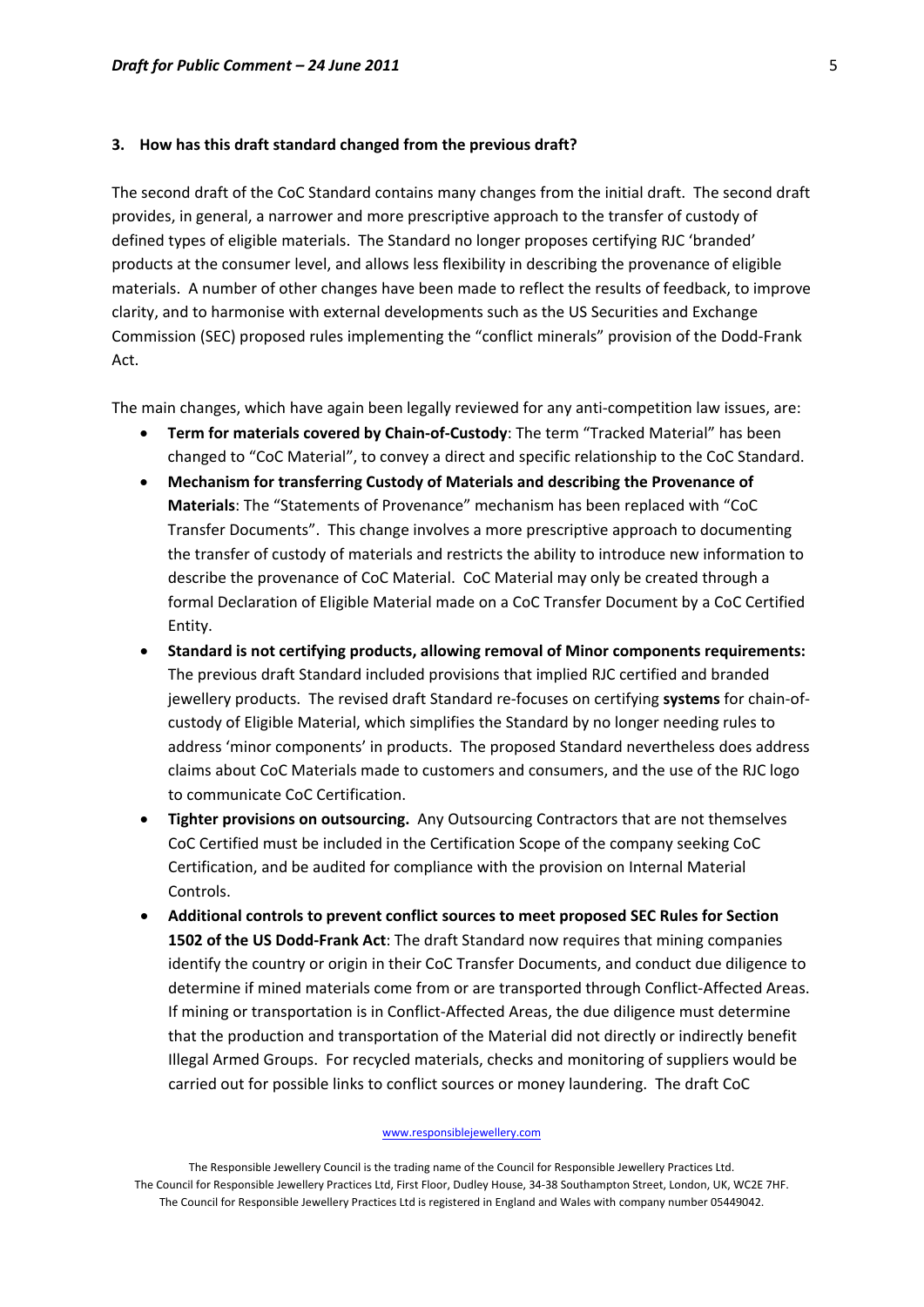Standard will be further reviewed when the final SEC rules are published, expected to be August‐December 2011.

- **Requirements for Responsible Practices:** The proposed Standard requires that businesses seeking certification must be Members of the RJC even if they have not yet been certified against the Code of Practices. This allows companies who have recently joined the RJC to become CoC Certified at an earlier point in time. In addition, the Standard makes provision for Eligible Materials produced by an entity that has been certified by another standard for responsible practices that has formally been recognised by the RJC as comparable to the RJC's Code of Practices. This is proposed to address and support certification standards such as those designed for artisanal mining production. However it is important to note that the RJC CoC Standard will be publicly available, and any organisation is free to use it as a tool to implement chain‐of‐custody approaches without the formal Certification process administered by RJC.
- **Recycling entities:** Recycling by businesses other than refiners is now also accommodated under the Standard. This includes bench‐level recycling by small businesses.
- **Diamonds:** The Standard now accommodates recycling of post‐consumer diamonds; and grandfathering, for one year, of diamonds which have verifiable records of ownership and production known to be before the set date.
- **More detail on Know Your Customer requirements:** The proposed Standard includes detailed Know Your Customer requirements for approving suppliers of post‐consumer and scrap materials used as inputs for Eligible Recycled Materials.
- **Mass balance:** Some stakeholders requested RJC to consider allowing a **mass balance[2](#page-5-0)** model under its CoC standard for the complex trading practices of diamond melee, or to recognise the material produced under other CoC initiatives which permit mass balance in some circumstances (such as Fairtrade/Fairmined Gold). However, inclusion of a CoC model not based on physical segregation would add complexity to RJC CoC Certification and potential confusion for implementation and CoC claims. The current draft of the Standard has instead attempted to address the underlying issues:
	- ‐ Removal of the 'Minor Components' sections, which effectively enables companies to choose which materials to source under a CoC model, while providing a clearer structure for disclosure of which parts of a jewellery product have CoC information and which do not.
	- ‐ Addition of a provision which proposes to allow certified product resulting from another supply chain standard recognised by the RJC to continue its chain‐of‐ custody under the RJC CoC Standard. Such standards may use a mass balance approach if low volumes of production, such as for artisanal mining, make this necessary and it does not introduce conflict‐related risks.

#### www.responsiblejewellery.com

<span id="page-5-0"></span><sup>&</sup>lt;sup>2</sup> See RJC CoC Discussion Paper 1 for more discussion of chain-of-custody models, and examples of their use: [http://www.responsiblejewellery.com/downloads/RJC\\_Chain\\_of\\_custody\\_discn\\_paper\\_19\\_04\\_2010.pdf](http://www.responsiblejewellery.com/downloads/RJC_Chain_of_custody_discn_paper_19_04_2010.pdf)

The Responsible Jewellery Council is the trading name of the Council for Responsible Jewellery Practices Ltd. The Council for Responsible Jewellery Practices Ltd, First Floor, Dudley House, 34‐38 Southampton Street, London, UK, WC2E 7HF. The Council for Responsible Jewellery Practices Ltd is registered in England and Wales with company number 05449042.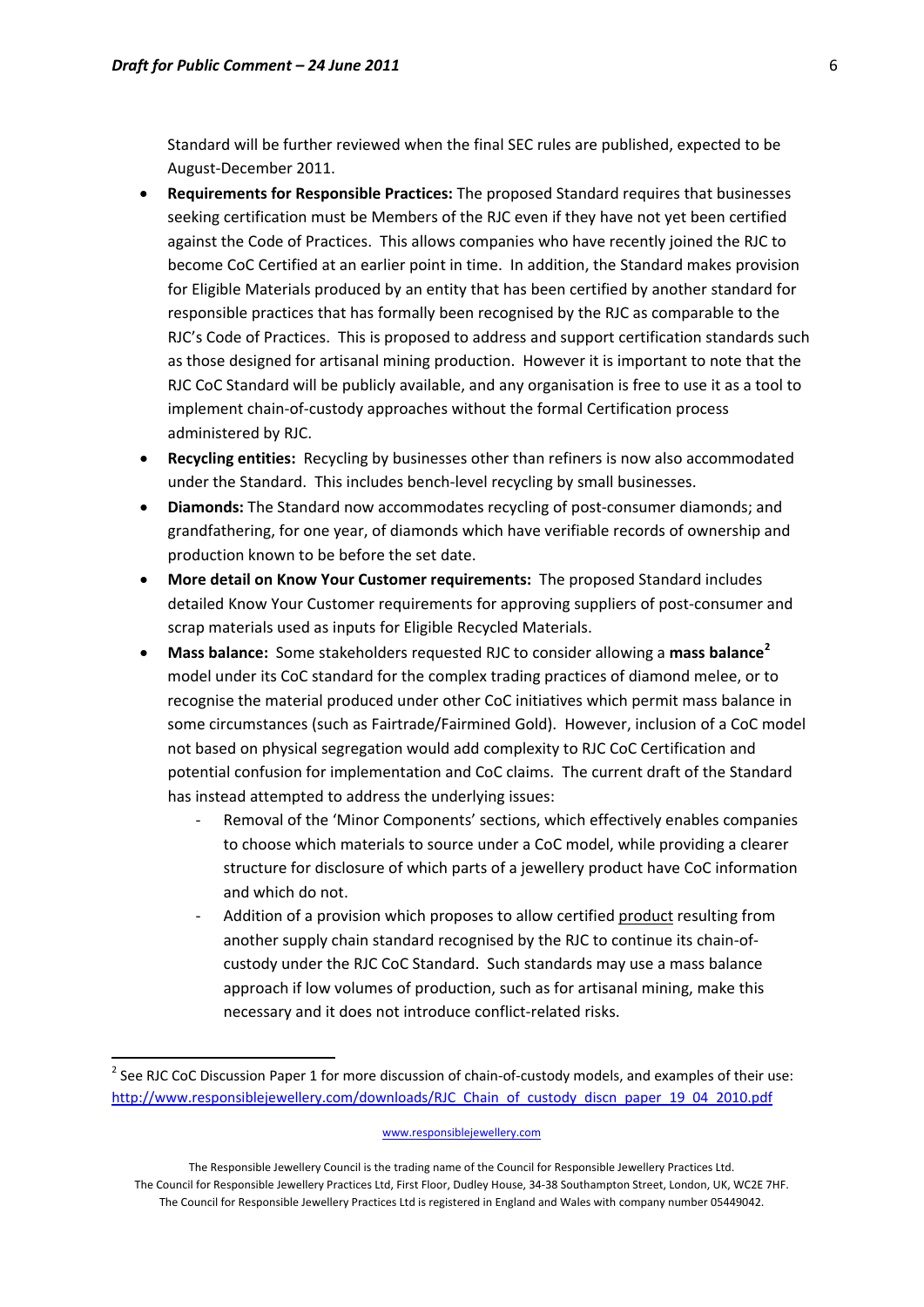Under the revised draft Standard, CoC Material can be sold or transferred to any business, not just those who are CoC Certified. Businesses that wish to take a 'mass balance' approach in their manufacturing process, and not segregate the CoC Material from material of unknown provenance, are free to do so, as long as they do not want to make CoC claims about specific materials. Thus instead of being CoC Certified and making material‐related claims about products, the business could make more general claims about responsible sourcing at the level of the business.

The draft Standards Guidance and Certification Handbook, contained in an accompanying discussion paper, provide more detail on audit scope and frequency, and refer to other relevant initiatives such as the OECD Due Diligence Guidance for Responsible Supply Chains of Minerals from Conflict-Affected and High‐Risk Areas (2010), and the US Securities and Exchange Commission (SEC) proposed rules for implementing Section 1502 of the Dodd‐Frank Act (December 2010).

An Assessment toolkit, including assessment questions, will also be developed after taking into account feedback on this discussion paper.

www.responsiblejewellery.com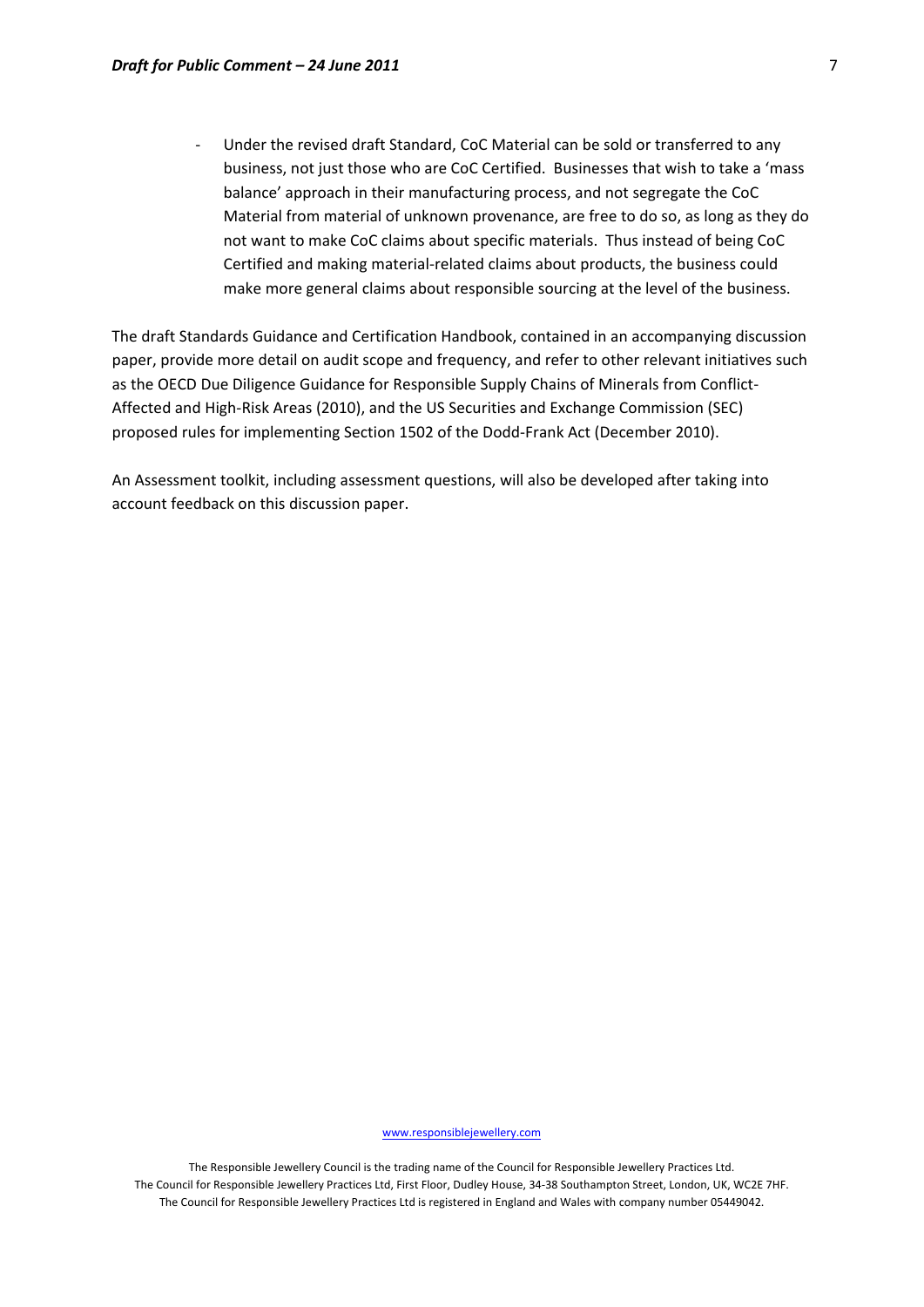#### **4. Frequently Asked Questions**

This section contains some brief answers to common questions and issues of interest which have arisen during the consultation processes for standards development so far. They provide a useful orientation to the revised draft CoC Standard.

To support ongoing stakeholder interest, a set of FAQ will be maintained on the RJC website after publication of the final CoC Standard. Additional questions for inclusion in an FAQ document are welcome.

- *a. How would RJC CoC gold/diamonds/platinum metals have been responsibly mined?*
- *b. What process would be followed by the RJC to determine that another standard for responsible practices is comparable to the RJC's Code of Practices?*
- *c. Why bother with CoC for diamonds, aren't the KP and SoW enough?*
- d. How can a material that is defined by the Dodd Frank Act as a "conflict mineral" from a Conflict-*Affected Area be Conflict‐Free? Isn't this a contradiction?*
- *e. How would RJC CoC Material be Conflict‐Free?*
- *f. How would I know that RJC CoC Recycled gold doesn't contain DRC gold?*
- *g. Why does the RJC CoC Standard allow 'grandfathering'?*
- h. I'm an issuer under the SEC rules for the Dodd-Frank Act. How could the RJC CoC standard help?
- *i. Does the RJC CoC Standard certify Conflict‐Free gold refiners?*
- j. Why doesn't the RJC CoC Standard allow a 'mass balance' approach to chain-of-custody for CoC *Certified Entities?*
- *k. Could I buy CoC Materials as part of a responsible sourcing strategy, without being CoC Certified myself?*
- *l. Could I develop a line of products or jewellery made of CoC Materials?*
- m. How could I go about initiating a chain-of-custody system with my customers or suppliers?
- *n. How would I buy RJC CoC gold / platinum metals from a bullion bank?*
- *o. Could I mix CoC Materials from different sources?*
- p. If I transfer CoC Material internally, to another part of my business, do I need to issue a CoC Transfer *Document?*
- *q. If I sometimes use outsourcing, how would this affect my CoC certification?*
- *r. What would I tell my customers and consumers about CoC Material?*
- *s. Could I use the RJC logo if I've bought RJC CoC Material?*
- *t. What would happen if a CoC Transfer Document is missing?*
- *u. What should I do if I think someone is misusing the CoC Standard?*
- *v. How would I find out which other businesses are CoC Certified?*

#### *a. How would RJC CoC gold/diamonds/platinum metals have been responsibly mined?*

Mining companies initiating a chain‐of‐custody with mined gold, diamonds and platinum metals must be RJC Members and abide by the RJC Code of Practices. The Code includes a range of general requirements for business ethics, human rights, social and environmental performance, and has

#### www.responsiblejewellery.com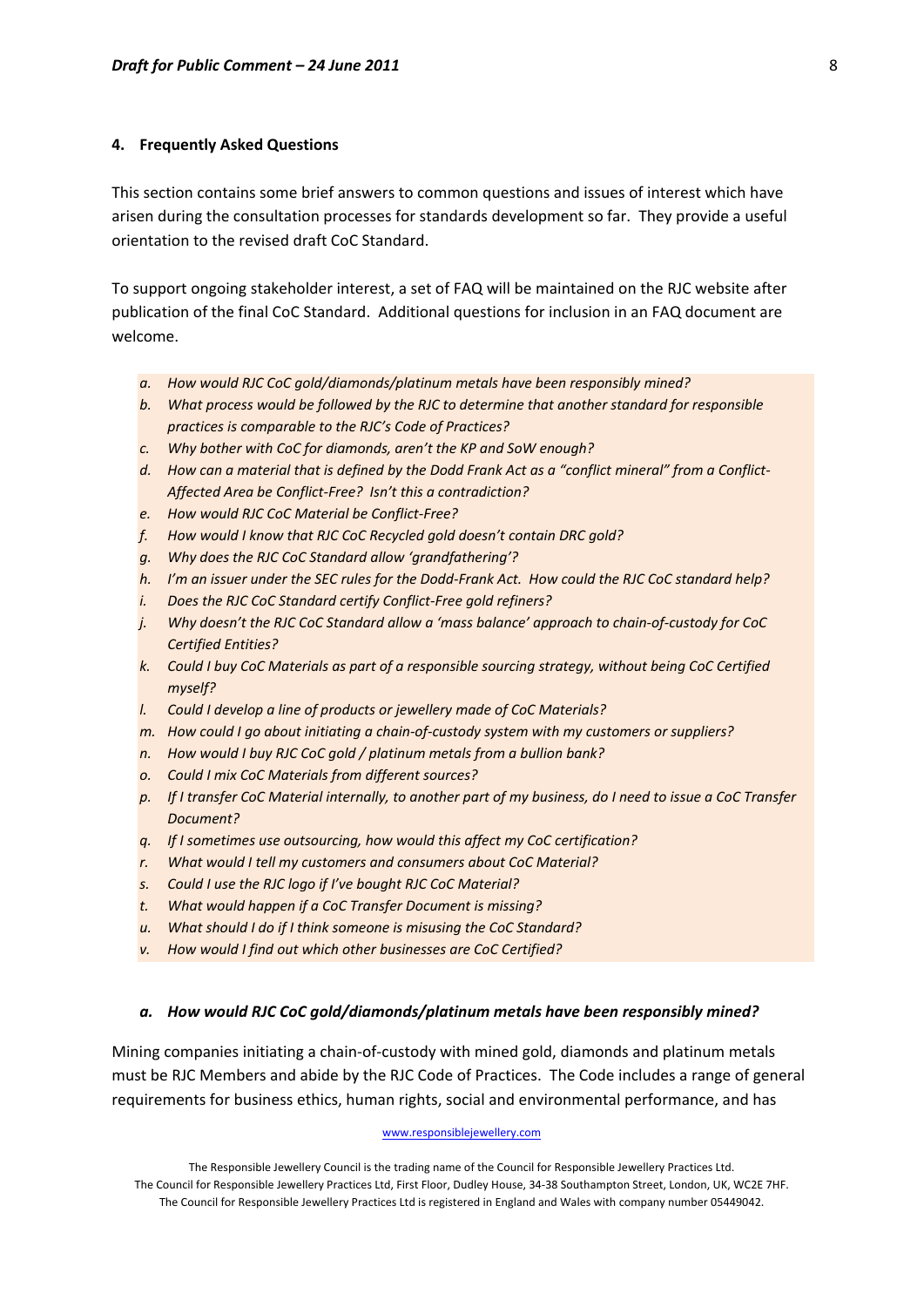mining‐specific standards for environmental management, tailings management, community engagement and development, relationships with artisanal miners, cyanide use in gold mining, impact assessment, mine closure, resource rents transparency and biodiversity. See [www.responsiblejewellery.com/certification](http://www.responsiblejewellery.com/certification) for a copy of the RJC Code of Practices.

# *b. What process would be followed by the RJC to determine that another standard for responsible practices is comparable to the RJC's Code of Practices?*

The RJC would undertake a formal, technical review, in cooperation with the other standard setting organisations wherever possible, to identify the comparability of the other standard with the RJC Code of Practices. It should be emphasised that the RJC aims to use this provision to support responsible artisanal and small scale mining (ASM), and that different (but nonetheless responsible) practices may be appropriate for ASM as compared to industrial‐scale mining.

The results of the technical review would be addressed by the RJC Standards Committee, followed by a period of public review and comment. The outcomes of the review process would be considered by the Standards Committee and result in a recommendation to the RJC Board on whether the standard should be recognised under the RJC CoC Standard.

## *c. Why bother with CoC for diamonds, aren't the KP and SoW enough?*

The RJC CoC Standard would offer a chain-of-custody for diamonds that have been responsibly mined, and for legitimate recycled diamonds. CoC certification thus offers a new choice for businesses interested in responsible sourcing. It sets additional requirements above the Kimberley Process Certification, including for responsible mining, as outlined in the RJC Code of Practices, and a wider interpretation of conflict.

The latter could assist those who may be concerned about the governance of the Kimberley Process, and/or the narrower definition of conflict that it uses, which focuses on the funding of military forces opposed to internationally recognised governments. These areas of potential weakness in the Kimberley Process have been highlighted recently by the disputes over the status of diamonds mined from the Marange diamond fields in Zimbabwe.

Compliance with the Kimberley Process and the WDC System of Warranties nevertheless remains an auditable requirement under the RJC Code of Practices, whereas CoC certification would be voluntary. RJC thus continues to support the Kimberley Process and System of Warranties, and it remains a minimum expectation for RJC Members in the diamond supply chain.

# *d. How can material that is defined by the Dodd Frank Act as a "conflict mineral" from a Conflict‐Affected Area be Conflict‐Free? Isn't this a contradiction?*

A "conflict mineral" is defined by the Dodd Frank Act to include Gold, in addition to columbite‐ tantalite (coltan), cassiterite, and wolframite. Unlike the term "conflict diamonds", the term "conflict minerals" is not used to signify that a given unit of the mineral was necessarily complicit in

#### www.responsiblejewellery.com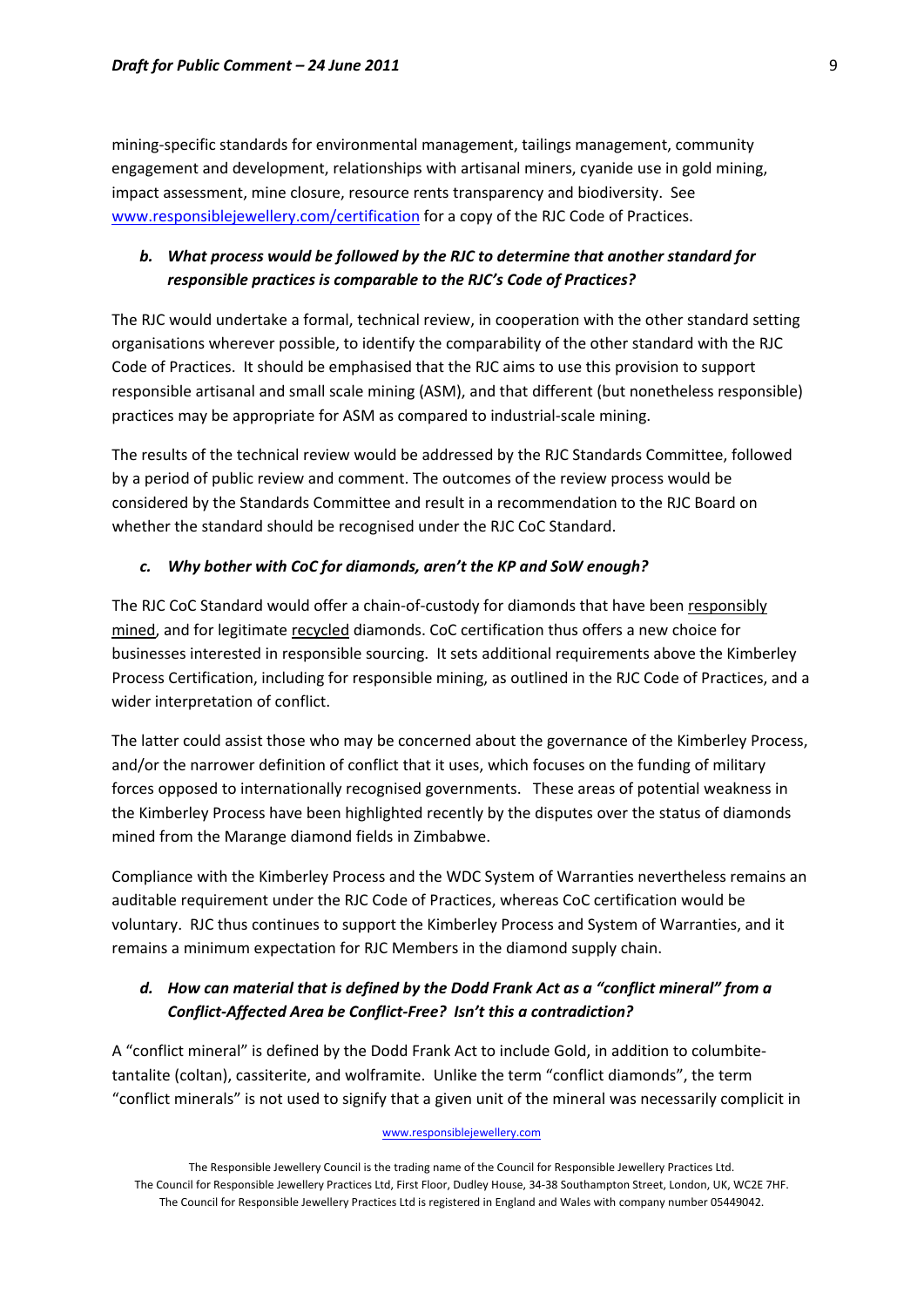any Conflict. Thus an item of Gold, as a "conflict mineral" as defined by the Dodd‐Frank Act, may be Conflict‐free if its production did not finance conflict.

A Conflict‐Affected Area means a geographical area where conflict is prevalent, but does not necessarily mean that all operations located in such an area are engaged with or complicit in conflict. Responsible operations can be located in Conflict Affected Areas, and may provide very important economic and other benefits to local populations. The RJC CoC Standard aims to provide a mechanism for such operations to provide assurance that the material they produce is conflict-free.

# *e. How would RJC CoC Material be Conflict‐Free?*

For Material to be Eligible to enter a chain‐of‐custody under the RJC standard, the following criteria need to be met:

- For mined materials, it would need to be mined by an RJC Member who must conduct due diligence and declare that the production and transportation of the material is not complicit in conflict and does not finance illegal armed groups. Alternatively, it could be produced under another recognised responsible mining standard that can also demonstrate that the material is conflict‐free.
- For recycled materials, checks and monitoring of suppliers would be carried out for possible links to conflict sources or money laundering. While the original provenance of recyclable materials is usually unknown, responsible recycling would make no further contribution to conflict.
- For grandfathered materials, evidence is needed that they were produced before a certain date. This may include refining dates on precious metals bars, laser inscriptions on diamonds, or inventory records showing continuous ownership since prior to the cut‐off date.

# *f. How would I know that RJC CoC recycled gold doesn't contain newly mined conflict gold from the DRC?*

CoC Certified companies who collect and/or refine gold for recycling must follow Know Your Customer requirements to ensure they are informed about the nature of their suppliers' business, finances and sources of gold, which must be legitimate. Recycled gold may only be processed from end‐user, post‐consumer and investment gold and gold‐bearing products, and scrap and waste metals and materials arising during refining and product manufacturing. Responsible recycling of gold provides no further financing of conflict, for example within the DRC and Adjoining Countries.

Ores and other mining material of any form or shape or concentration, that are not yet fully processed and refined or are a byproduct from a Mining Facility, can readily be distinguished from eligible recyclable gold products and scrap. They cannot be used as a source for CoC recycled gold. CoC gold could not therefore contain newly mined conflict gold unless there was deliberate,

#### www.responsiblejewellery.com

The Responsible Jewellery Council is the trading name of the Council for Responsible Jewellery Practices Ltd. The Council for Responsible Jewellery Practices Ltd, First Floor, Dudley House, 34‐38 Southampton Street, London, UK, WC2E 7HF. The Council for Responsible Jewellery Practices Ltd is registered in England and Wales with company number 05449042.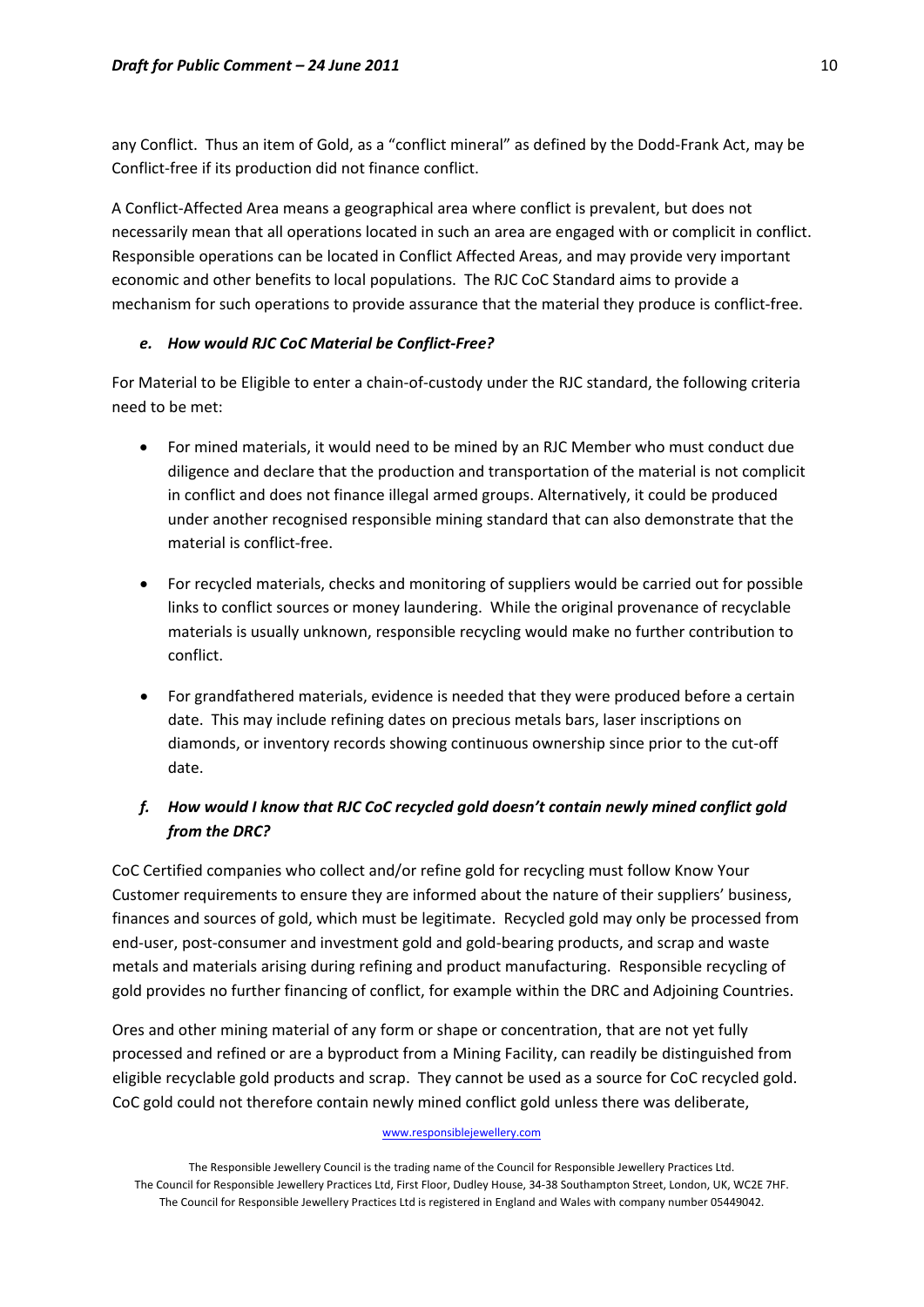organized falsification and fraud. Such deliberate falsification or fraud would involve costs and risks of exposure that would be relatively difficult under RJC CoC Certification, compared with the unfortunate relative ease of distribution through other informal channels.

# *g. Why does the RJC CoC Standard allow 'grandfathering'?*

To 'grandfather' means allowing something to be exempted from the requirements of new laws, rules or standards. It can be used to avoid the difficulty of retroactively applying a new rule to past actions. It is thus useful as a means to transition from an established operating situation to a new model.

Under RJC's draft CoC Standard, it is proposed that some types of gold, platinum metals and diamonds produced before a set date can be eligible to start a chain‐of‐custody. This has the effect of 'grandfathering' these types of eligible material. The key to implementing a grandfathering provision is access to reliable evidence of dates of production.

For diamonds, it is proposed to allow one year for supply chain entities to clear existing inventory and use the volume to establish chain-of-custody systems. Eligible diamonds are those that were owned before the set date, which must be demonstrated by inventory records of the entity which wishes to initiate a chain-of-custody with them. A similar grandfathering arrangement was provided during the establishment of the Kimberley Process Certification Scheme.

For gold, and to a lesser extent platinum group metals, there are significant levels of above ground stocks that have been historically produced and are stored in secure vaults. The standards for refining and minting of precious metals bullion result in bars, ingots and coins that have stamped refiner's marks and often the year of manufacture. Other products such as grain for jewellery‐ making are supplied in sealed containers. Those which have reliable dates permanently attached, or verifiable by refinery or bullion bank records, are eligible to be grandfathered under the RJC CoC Standard. This allows the jewellery supply chain to access a validated reserve of gold and platinum metals produced before the set date.

# *h. I'm affected by the US Dodd‐Frank Act. How could the RJC CoC standard help?*

The CoC Standard would provide a significant level of assistance. The CoC Standard uses definitions for eligible material that work with and reflect the proposed US Securities and Exchange Commission (SEC) rules, and requires that these materials be segregated as they are transferred through the supply chain. This structure provides the advantage of establishing a chain-of-custody for gold from the relevant starting points in the supply chain, thereby removing the requirement to conduct retrospective inquiries to determine origin.

In summary, the proposed SEC Rules of December 2010 require issuers that file reports under the Securities Exchange Act to determine

• if gold used by the issuer did, or did not originate in the DRC and Adjoining Countries, or

#### www.responsiblejewellery.com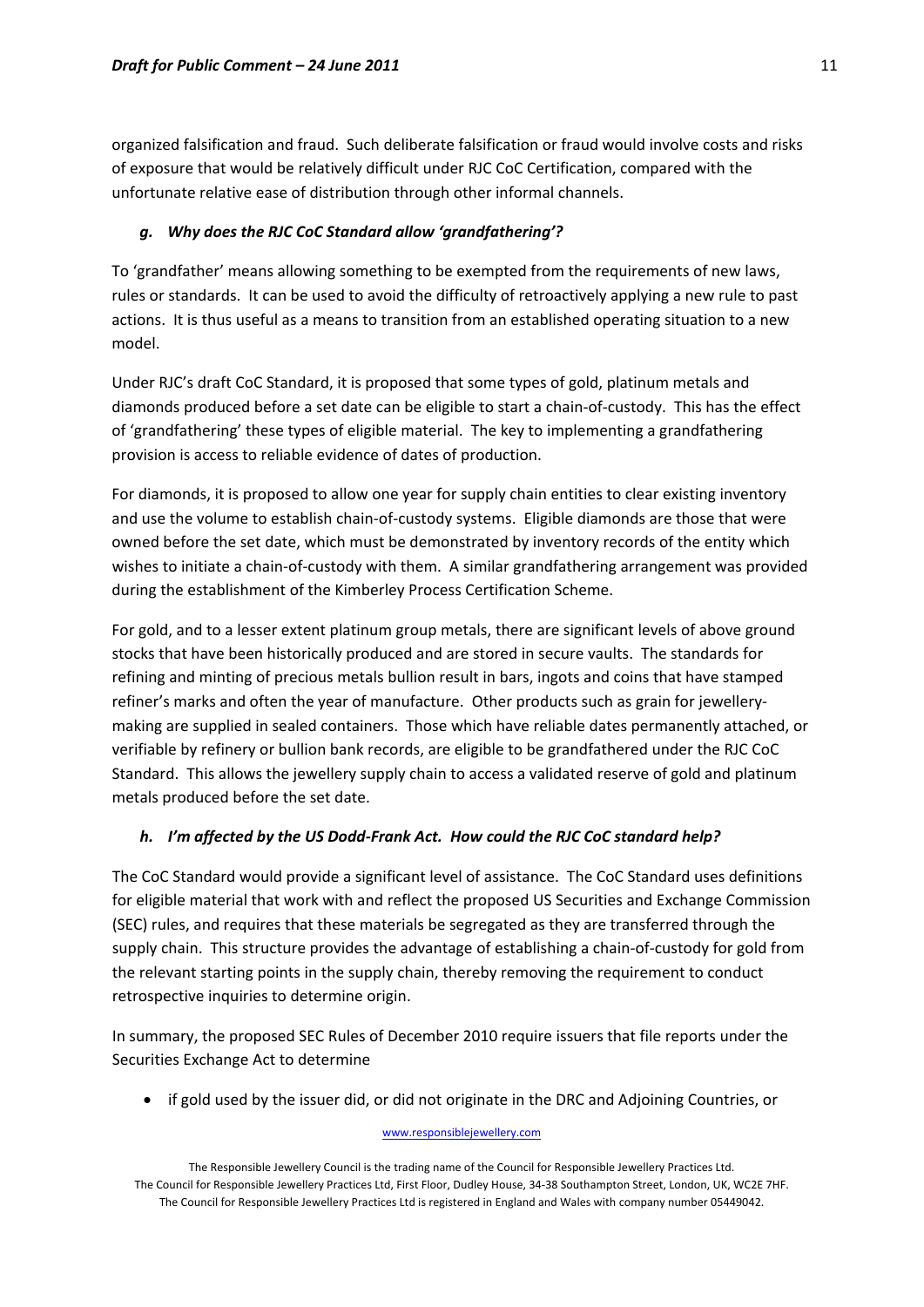- if the issuer is unable to determine that the gold did not originate in the DRC and Adjoining Countries, or
- if the gold came from recycled or scrap sources.

If the gold did not originate in the DRC and Adjoining Countries, the issuer must make a "Conflict Minerals Disclosure" in its Annual Report along with the reasonable country of origin inquiry it undertook to make the determination.

If the gold did originate in the DRC and Adjoining Countries, or it cannot be determined that the gold did not originate there, the issuer must furnish a "Conflict Minerals Report" that describes the measures taken to exercise due diligence in establishing the source and chain of custody of the mined gold, or determining that the gold came from recycled or scrap sources.

Under the Dodd‐Frank Act, gold is deemed "DRC conflict free" if it did not directly or indirectly finance or benefit armed groups in the DRC and Adjoining Countries. Gold from scrap or recycled sources is "DRC conflict free". Gold that the issuer is unable to determine did not come from the DRC and Adjoining countries is not "DRC conflict free". If the issuer uses gold that is not "DRC conflict free", the products containing the gold, the mineral processing facility used to process the gold, and the country of origin and the mine or location or origin must be identified in the "Conflict Minerals Report" with the greatest possible specificity.

The RJC CoC Standard requires CoC Certified mining companies, when initiating a chain of custody for mined gold via a CoC Transfer Document, to determine through Due Diligence and declare whether the mine, and the transportation routes for the Mined Material, are either:

a) not located in Conflict‐Affected Areas (which include the DRC and Adjoining Countries), or

b) located in a Conflict Affected Area but the production, processing and transportation of the gold did not directly or indirectly benefit Illegal Armed Groups.

In both cases, the CoC Transfer Document must include a Conflict‐Free warranty.

If a) applies, the country of origin must be included in the CoC Transfer Document issued by the CoC certified mining company.

If b) applies, the CoC Transfer Document must identify the country of origin, the name and location of the mine, and include a summary of the Due Diligence. If b) applies and the gold originated in the DRC and Adjoining Countries, any subsequent CoC Transfer Document for the gold must include this information. This requirement is proposed in the RJC CoC Standard to support downstream companies affected by Dodd Frank implementation under the proposed SEC rules.

In the case of recycled gold, the RJC CoC Standard requires that suppliers of Recyclable Materials must be screened based on detailed Know Your Customer requirements. Recyclable Materials may

#### www.responsiblejewellery.com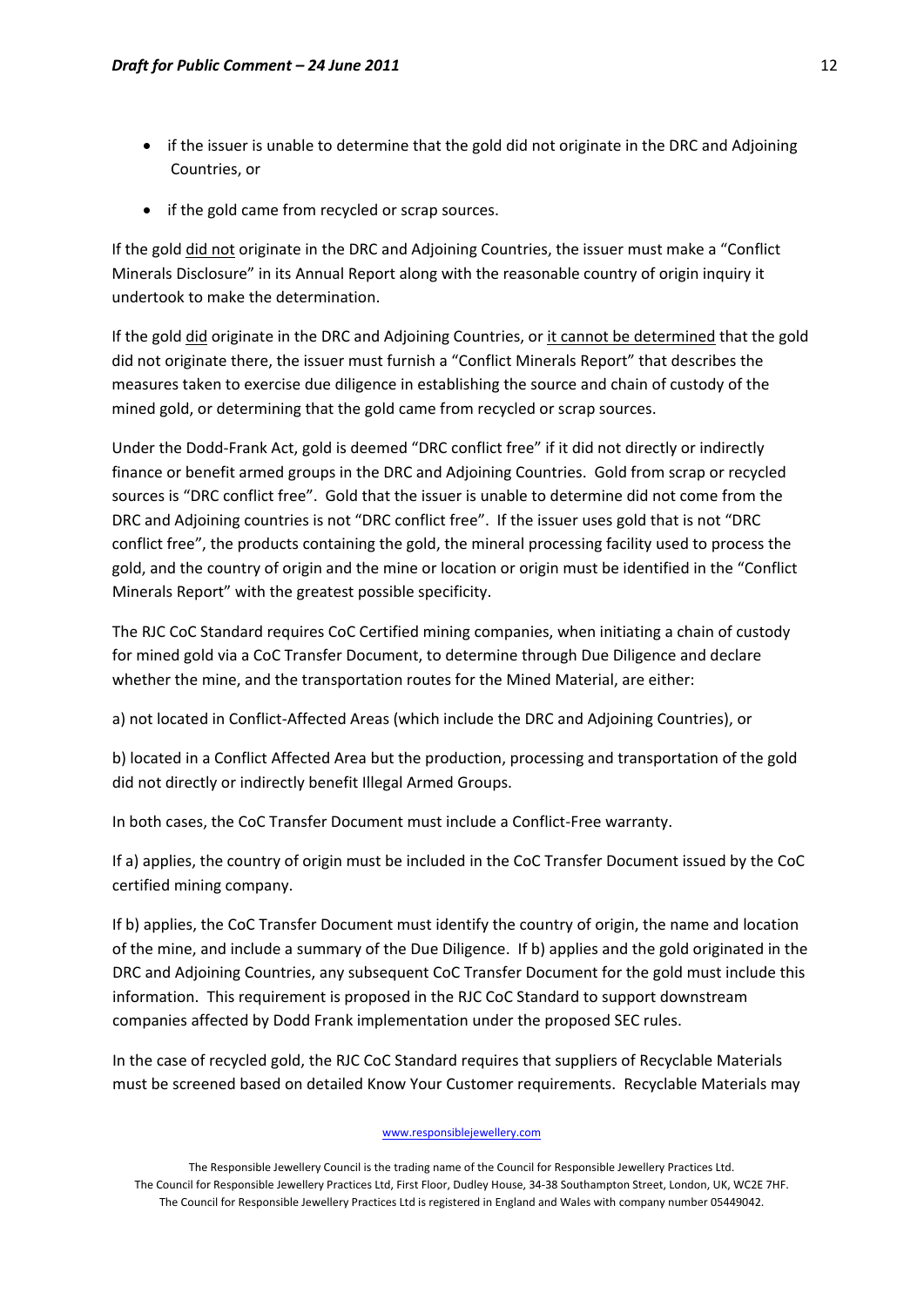only be post-consumer or scrap. Unrefined ores and other mining material, which can readily be distinguished from post consumer and scrap, are not eligible.

The draft CoC Standard also establishes requirements for identifying existing, Grandfathered gold bullion refined prior to (xx). [*Note: The proposed SEC rules seek feedback on the issue of existing* stocks. The final SEC rules were not published in April 2011 as had been anticipated. The SEC now plans to adopt its rule in August-December 2011. The RJC will review its draft Standard against the *final SEC rules.]*

The SEC's "Conflict Minerals Disclosure" requirement for gold that did not originate in the DRC and Adjoining Countries would be supported by the declarations made by CoC Certified mining companies at the start of the chain‐of‐custody, and, if applicable under the final SEC rules, the evidence of the date of refining for any Grandfathered bullion.

In the case of recycled gold, the SEC's proposed requirement for a "Conflict Minerals Report" would be supported by the screening requirements for suppliers of post consumer and scrap gold to CoC certified Entities.

All gold transferred under the RJC CoC Standard would be DRC Conflict-Free. Therefore, the chainof-custody for any gold transferred in accordance with the Standard would have started with mined gold that is declared as conflict free, supported by due diligence; or legitimate recycled gold; or Grandfathered gold.

The proposed SEC Rules also require the issuer to include an independent audit of the "Conflict Minerals Report". The audit would constitute a critical component of the issuer's due diligence in establishing the source and chain of custody of the gold, or provide assurance that it came from recycled or scrap sources. The CoC Standard would facilitate the fulfilment of this requirement through the evidence provided by CoC Transfer Documents, issued by Entities that have themselves been independently audited.

# *i. Does the RJC CoC Standard certify Conflict‐Free gold refiners?*

Yes. The CoC Standard includes an option for Refiners that allows for a Conflict‐Free Gold Refiner designation to be included within its Certification Scope. The provision requires the Refiner to demonstrate screening according to Know Your Customer principles for all its sources of Gold, and documented Due Diligence to confirm that all sources of mined Gold are Conflict-Free, not just CoC Material.

This provision would allow CoC Certified Refiners to source gold from artisanal and small‐scale mining (ASM) production where Due Diligence can show that it does not finance conflict. Thus in addition to the proposed 'Recognised Responsible Mining Standard', this could be used to help support the integration of legitimate ASM into the formal sector.

#### www.responsiblejewellery.com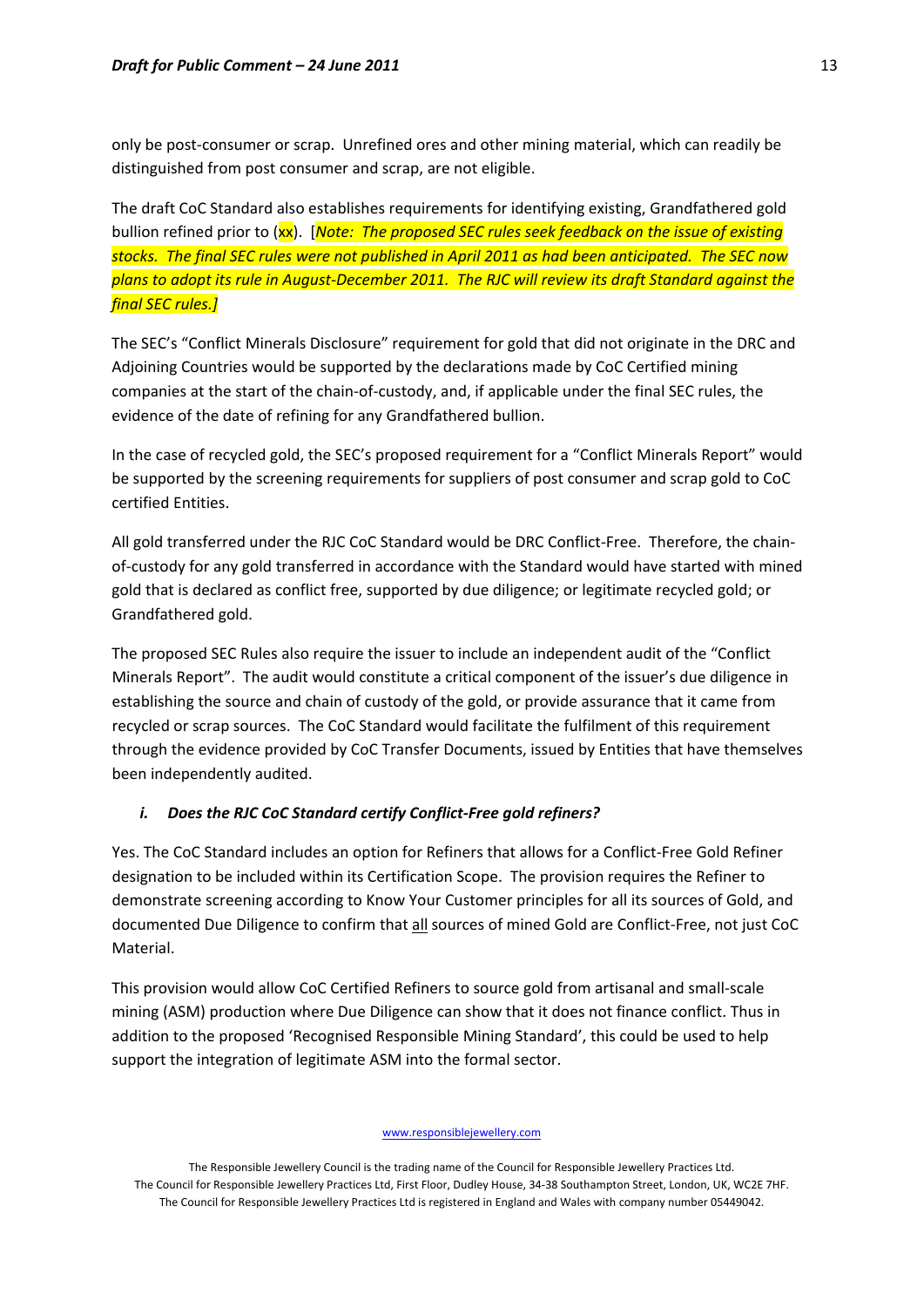It will also support alignment and cross-recognition between the RJC CoC initiative and conflict-free standards and programs in development for the large‐scale gold mining and formal refining sector, such as that of World Gold Council (WGC) and the London Bullion Market Association (LBMA).

All of the gold produced by CoC Certified Conflict‐Free Gold Refiners would be conflict‐free as a base requirement. To respond to customers' requests for CoC Gold, which promotes a wider range of responsible practices particularly for mining, Refiners will need to segregate Eligible CoC Material (any combination of responsibly Mined, Recycled and Grandfathered) from any other sources of conflict‐free gold which are not Eligible under the CoC Standard.

# *j. Why doesn't the RJC CoC Standard allow a 'mass balance' approach to chain‐of‐custody for CoC Certified Entities?*

A mass balance approach to chain‐of‐custody is one where each company keeps track of the amount of certified product it buys and sells. There is no physical segregation of the certified material from non-certified material. Instead, an 'administrative segregation' is used to support a percentagebased claim. For example, where 1kg of certified material is mixed at the start of a process with 9kg of uncertified material, 1kg of the 10kg of material in the resulting products can be claimed as 'certified'. This approach is used for paper products under the Forest Stewardship Council (FSC) credit system for mixed sources of paper. The only current example in the jewellery supply chain is under the Fairtrade/Fairmined gold standard, where a mass balance approach may be allowed in the refining stage to accommodate very small volumes of artisanally produced gold.<sup>[3](#page-13-0)</sup>

The RJC CoC Standard requires CoC Certified Entities to use physical segregation for CoC Material if they wish to transfer that CoC Material on with a CoC claim. Relaxing the physical segregation requirements has less justification under the RJC CoC Standard, as the potential volumes of Eligible Material are large, unlike the Fairtrade/Fairmined example. Allowing for CoC claims that may or may not be based on physical segregation would add significant complexity to implementation of the CoC Standard, and thus increase the potential for accidental and deliberate non‐compliances. Chain‐of‐ custody claims made under a 'mass balance' model would not support Dodd Frank reporting requirements, nor potential use of the CoC Standard to control for issues in the diamond supply chain that go beyond the Kimberley Process' scope. It would also present major communications challenges and may weaken stakeholder perceptions of the value of RJC CoC Certification.

Businesses such as manufacturers, refiners and retailers are interested in responsible sourcing, but are dealing with very complex and/or high volume supply chains. In some circumstances, the transition to a segregated chain‐of‐custody approach within those businesses may seem daunting or even impossible. However it is important to note that CoC Material can be sold or transferred to any business, not just those who are CoC Certified. Businesses that wish to take a 'mass balance'

#### www.responsiblejewellery.com

<span id="page-13-0"></span><sup>&</sup>lt;sup>3</sup> See RJC CoC Discussion Paper 1 for more discussion of chain-of-custody models, and examples of their use: [http://www.responsiblejewellery.com/downloads/RJC\\_Chain\\_of\\_custody\\_discn\\_paper\\_19\\_04\\_2010.pdf](http://www.responsiblejewellery.com/downloads/RJC_Chain_of_custody_discn_paper_19_04_2010.pdf)

The Responsible Jewellery Council is the trading name of the Council for Responsible Jewellery Practices Ltd. The Council for Responsible Jewellery Practices Ltd, First Floor, Dudley House, 34‐38 Southampton Street, London, UK, WC2E 7HF. The Council for Responsible Jewellery Practices Ltd is registered in England and Wales with company number 05449042.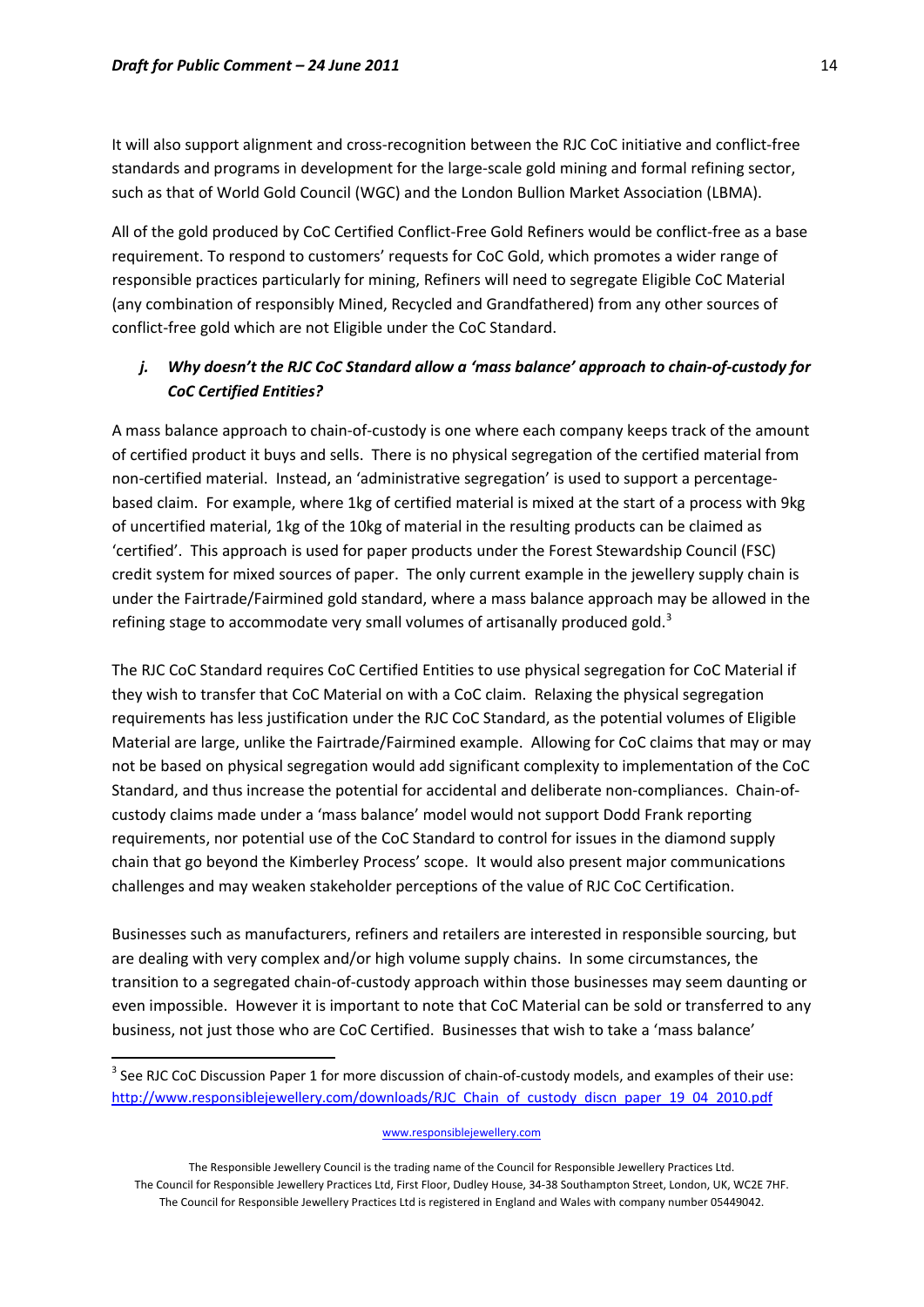approach in their manufacturing process, and not segregate CoC Material from material of unknown provenance, are free to do so, as long as they do not wish to make subsequent CoC claims about specific material. Thus, instead of being CoC Certified and making material‐related claims about products, the business could make more general claims about responsible sourcing at the level of the business without CoC Certification.

Such businesses which support responsible sourcing in this way will still play an important role in building demand for CoC Material, even if they do not continue the chain‐of‐custody of specific jewellery materials beyond the manufacturing or retail stage of the supply chain. The business may decide it can change this approach over time, as supply of CoC Material, and potentially downstream and consumer demand, increases.

# *k. Could I buy CoC Materials as part of a responsible sourcing strategy, without being CoC Certified myself?*

Yes. The CoC Standard would facilitate responsible sourcing strategies for businesses such as retailers and luxury brands who are not necessarily CoC Certified themselves. This may be because they do not intend to maintain segregation after sourcing CoC Material. In such cases, the business could describe the role of CoC Material in its responsible sourcing strategy, including targets for the use of CoC Material in the products they sell.

Note however that such non CoC Certified businesses may not make use of the RJC logo or provide any representations about CoC Material on or in conjunction with products, other than representations provided on or in conjunction with the CoC Material when it was supplied by a CoC Certified Entity. (RJC Members may continue to use the RJC logo under its terms of use for Members).

# *l. Could I develop a line of products or jewellery made of CoC Materials?*

Yes, providing however that either all of the Materials contained in the line are CoC Materials, or the representations about CoC Materials for the line clearly apply only to the CoC Material. 

# m. How could I go about initiating a chain-of-custody system with my customers or suppliers?

Implementing the RJC CoC Standard will be an individual business decision. Businesses can choose to play a role in driving chain‐of‐custody supply and/or demand no matter where they are in the supply chain. However businesses who can issue Eligible Material Declarations for mined, recycled and grandfathered material will be critical in building available supply.

www.responsiblejewellery.com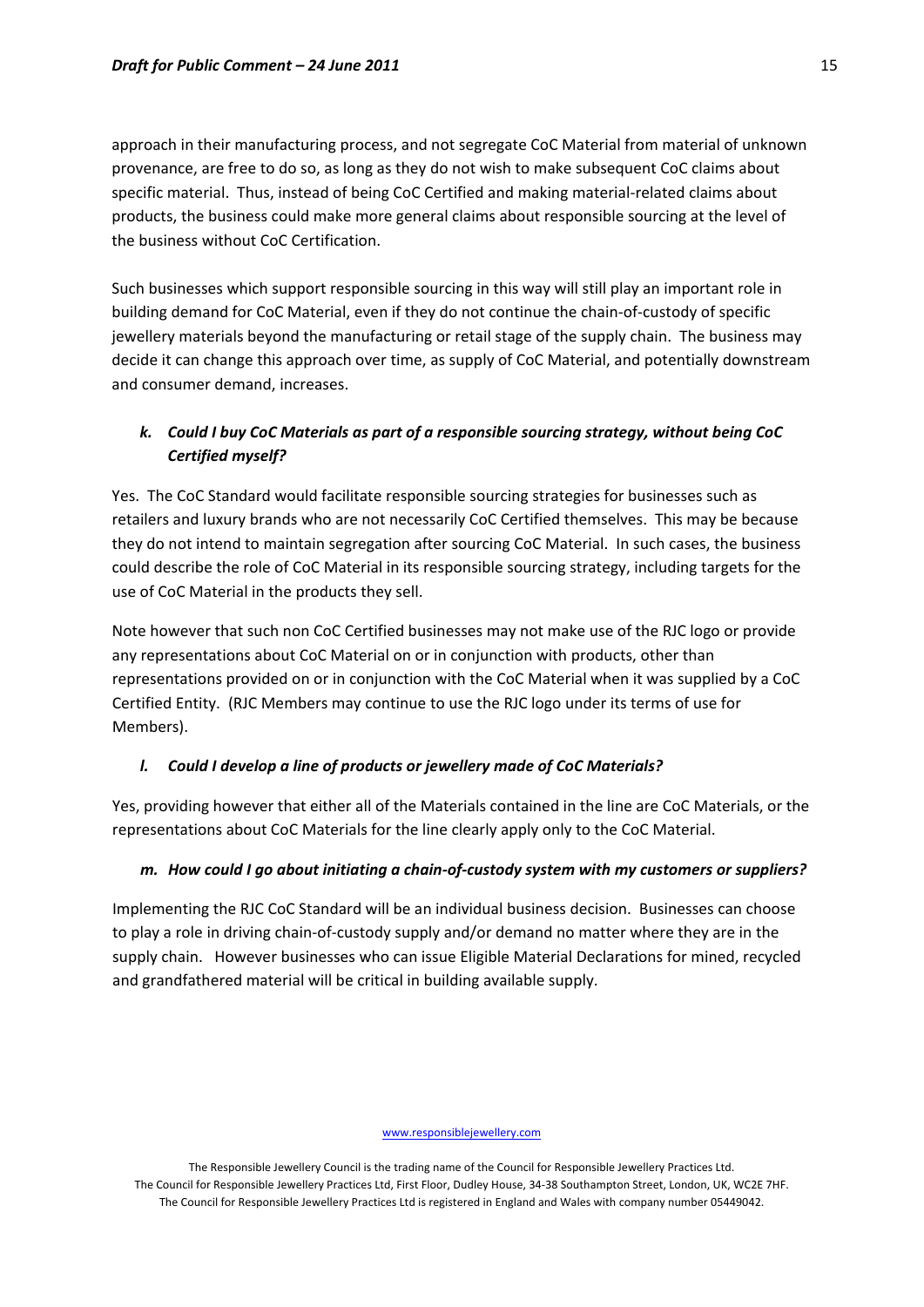

## **Figure 1 – Dynamics for initiating a chain‐of‐custody system**

In general terms, and as illustrated in Figure 1, the supply of CoC Material would be facilitated by:

- Refiners and miners who, if they choose to be CoC Certified, would face very low to negligible incremental costs in creating and declaring Eligible Material;
- Existing stocks providing potentially large volumes of Grandfathered Materials, particularly Gold and Platinum Metals, to businesses operating in the middle of the supply chain who can declare these sources as Eligible Material;
- The lack of constraints to the sale of CoC Material by any CoC Certified Entity, as purchasers do not need to be CoC Certified;
- Information about CoC Certified businesses via the RJC website and through promotion by CoC Certified businesses of their certification status.

The demand for CoC Material will primarily depend on the interest expressed by retailers and other downstream purchasers, who could include CoC Materials in their specifications and/or preferences to suppliers. As such purchasers would not necessarily need to be CoC Certified, barriers to initiating a chain of custody sourcing approach are minimised.

The critical part of the supply chain will be traders, wholesalers and manufacturers operating in the middle of the supply chain, who must become CoC Certified, and be able to source and sell CoC Material at competitive terms and prices. The cost of CoC Certification for businesses in the middle of the supply chain will vary, and in cases where the required management systems and controls are already in place, should be relatively low.

# *n. How would I buy RJC CoC gold / platinum metals from a bullion bank?*

A bullion bank may be willing to supply bullion that bears a suitable Mark which meets CoC requirements. As a purchaser, you could request bars produced by CoC Certified Refiners or produced before the set date [*date to be confirmed]* for grandfathered material.

#### www.responsiblejewellery.com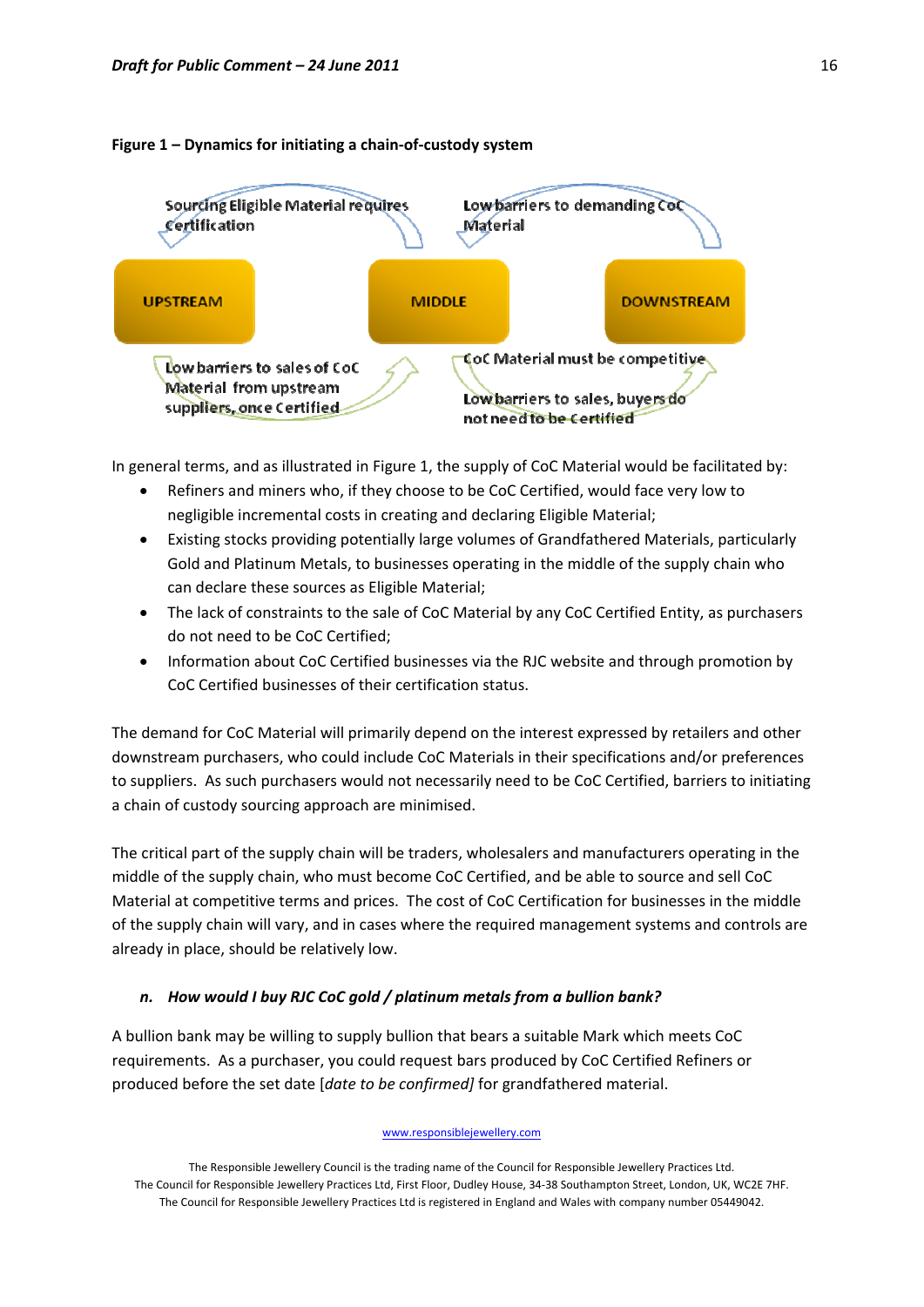## *o. Could I mix CoC Materials from different sources?*

Yes. Materials from different sources can be mixed, with the exception of Laboratory‐Grown diamonds, which cannot be mixed with natural, Mined Diamonds because of the RJC's Code of Practices' disclosure requirements.

It should be noted however that Gold sourced from the DRC and Adjoining Countries, whether mixed or not mixed with Gold from other sources, must be identified in all CoC Transfer Documents including the name and location of the mine, the country of origin, and the Refiner. This aims to support implementation of the Dodd‐Frank Act under the proposed SEC rules.

# p. If I transfer CoC Material internally, to another part of my business, do I need to issue a *CoC Transfer Document?*

A CoC Transfer Document would generally be optional for an internal transfer, providing the relevant Facilities are within the same Certification Scope. If a CoC Transfer is used for an internal transfer, all requirements for the CoC Transfer Document would have to be met. Issuing a CoC Transfer Document for internal transfers may help to reinforce the requirement for segregation and proper record-keeping. An Eligible Material Declaration could also be issued via a transfer between different Facilities.

An exception is where you wish to mix Material which has been supplied to you by CoC Certified Entities with Material for which you wish to issue an Eligible Material Declaration (for example, Recycled or Grandfathered Materials for which you are initiating a chain‐of‐custody). As all CoC Material requires an Eligible Material Declaration, you would have to issue an internal CoC Transfer Document and make the initial Eligible Material Declaration for that Material before mixing it with other CoC Material. After the Eligible Material has been mixed with other CoC Material, you would then issue a CoC Transfer Document for 'Mixed Sources' when transferring it to another Entity.

# *q. If I sometimes use outsourcing, how would this affect my CoC certification?*

The Standard does not prevent you from using other contractors, but they cannot be used for processing CoC Material you wish to transfer on to others with CoC information, unless they are included in your Certification Scope and audited to ensure conformance with the Internal Material Controls requirements of the CoC Standard.

#### *r. What would I tell my customers and consumers about CoC Material?*

Customers and consumers can be assured that CoC Material comes from responsible sources in accordance with the RJC CoC Standard and Code of Practices (public documents), that all participants in the CoC supply chain have been independently audited, and all CoC Materials have been segregated from any non‐CoC Materials.

www.responsiblejewellery.com Any representations about specific characteristics of CoC Material must not be inconsistent with information provided in the CoC Transfer Documents supplying the CoC Material.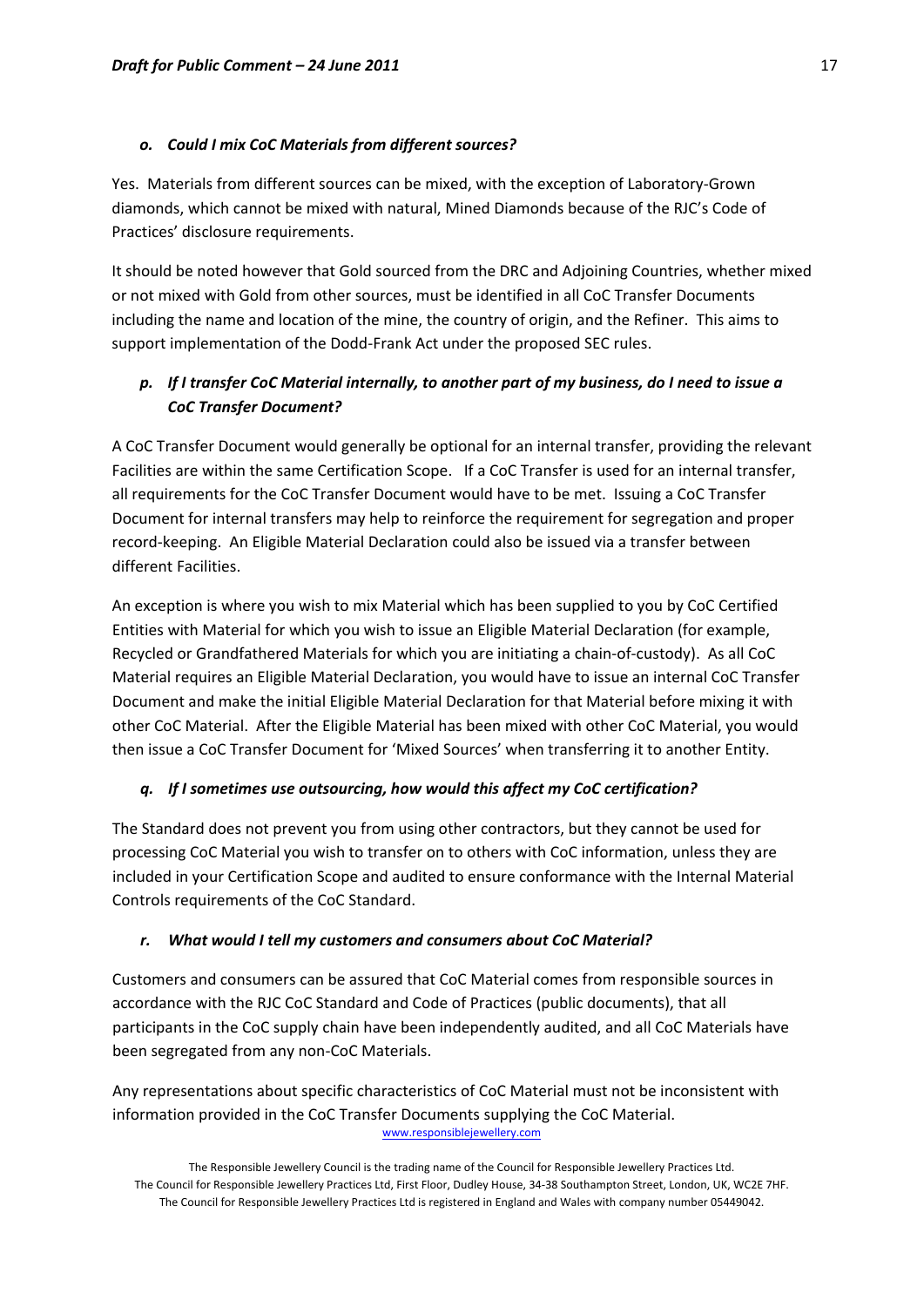## *s. Could I use the RJC logo if I've bought RJC CoC Material?*

CoC Certified businesses may use the logo for general promotional purposes, and on or in conjunction with CoC Material, but must ensure that any such use is not likely to cause confusion with non-CoC Material.

Businesses that purchase CoC Material and who are not themselves CoC Certified may not reproduce the logo, but may use the logo on or in conjunction with CoC Material, if the logo was already applied to CoC Material supplied by a CoC Certified business. For example, if the logo is included in the packaging or labelling of the CoC Material.

## *t. What would happen if a CoC Transfer Document is missing?*

CoC Transfer Documents for Materials received from other CoC Certified Entities must be available to support the chain-of-custody. Missing documents could be retrieved from the Entity that issued the document, but the Entity would not be obligated to provide a copy, and would have to be satisfied with the reasons why a copy was needed. During an audit, evidence of missing documentation for CoC Material, or persistent losses and requests for copies of documents, could provide evidence of a major non‐conformance and loss of certification.

A CoC Certified Entity may also, on request, issue a CoC Transfer Document for Eligible Gold or Platinum Group Metals that the Entity previously shipped to another CoC Certified Entity or to a bullion bank without a CoC Transfer Document, providing the Eligible Gold or Platinum Group Metals bears a Mark, the weight is unchanged, and is not Grandfathered.

# *u. What should I do if I think someone is misusing the CoC Standard?*

The RJC has a published Complaints Mechanism for the resolution of complaints raised by interested parties relating to potential non-conformances with its Standards, and/or the conduct of its Members and Accredited Auditors. Prior to submitting a complaint to the RJC, complainants should have taken all reasonable attempts to resolve their complaint with the person/organisation subject to the complaint, and to give the respondent an opportunity to respond and/or rectify the situation.

#### *v. How would I find out which other businesses are CoC Certified?*

A list of CoC Certified businesses, and their certification details, will be available on the RJC website.

www.responsiblejewellery.com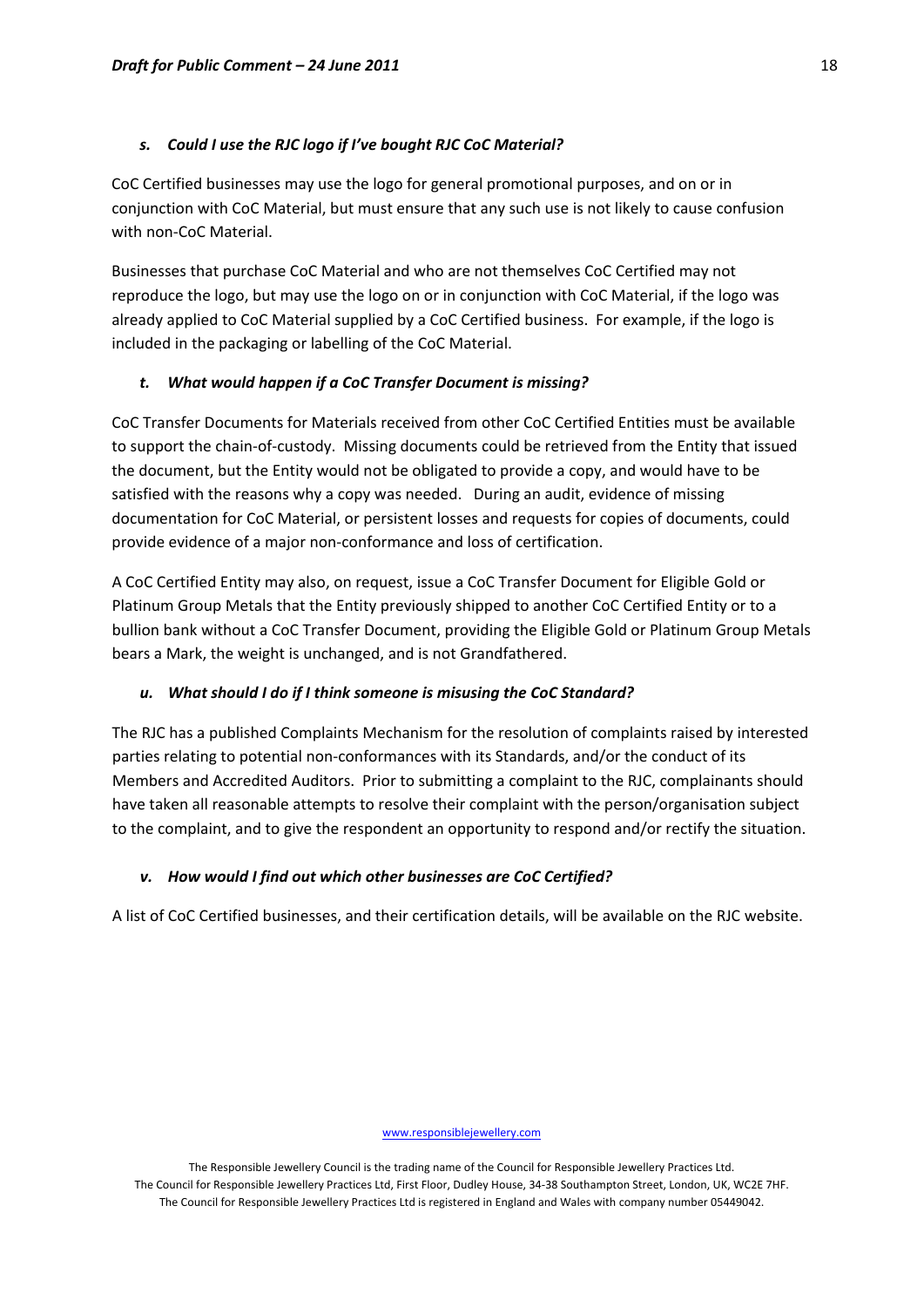# **PART 2 – RJC Chain‐of‐Custody Standard – Draft 2**

## **Introduction**

## **A. Background**

The Responsible Jewellery Council (RJC) is a not‐for‐profit membership organisation with the following Mission:

To advance responsible ethical, social and environmental practices, which respect human rights, throughout the Jewellery supply chain, from mine to retail.

The RJC's Code of Practices provides a common standard for responsible business practices. All Commercial Members of the RJC are required to be audited by accredited, third party auditors to verify their conformance with the Code of Practices, and become certified under the RJC System.

The Chain‐of‐Custody (CoC) Standard complements the Code of Practices, and is **voluntary** for RJC Members. The CoC Standard provides requirements for the identification of responsibly‐sourced jewellery materials processed and traded through the jewellery supply chain. It specifies requirements for a business to segregate CoC Material from other material in its custody, and to provide warranties of the provenance of CoC Materials when transferred or sold to other parties.

CoC Material may be purchased and sold between different businesses certified as conforming with this Standard, thereby enabling credible claims to be made about the responsible sourcing of jewellery materials.

#### **B. Purpose**

The CoC Standard aims to support responsible supply chains by:

- o Providing a common standard for RJC Members who wish to implement chain‐of‐ custody systems;
- o Establishing requirements that can be independently audited to provide objective evidence for the granting of RJC CoC Certification; and
- o As an "open‐source" document, enabling non‐RJC Members to establish and improve their own chain‐of‐custody initiatives.

# **C. Scope**

The CoC Standard defines requirements for businesses implementing Chain‐of‐Custody management systems, including systems for sourcing, segregating and transferring Eligible Materials.

Eligible Materials are Diamonds, Gold and Platinum Group Metals sourced in accordance with the requirements of the CoC Standard. Materials currently outside the RJC's scope, such as other metals

#### www.responsiblejewellery.com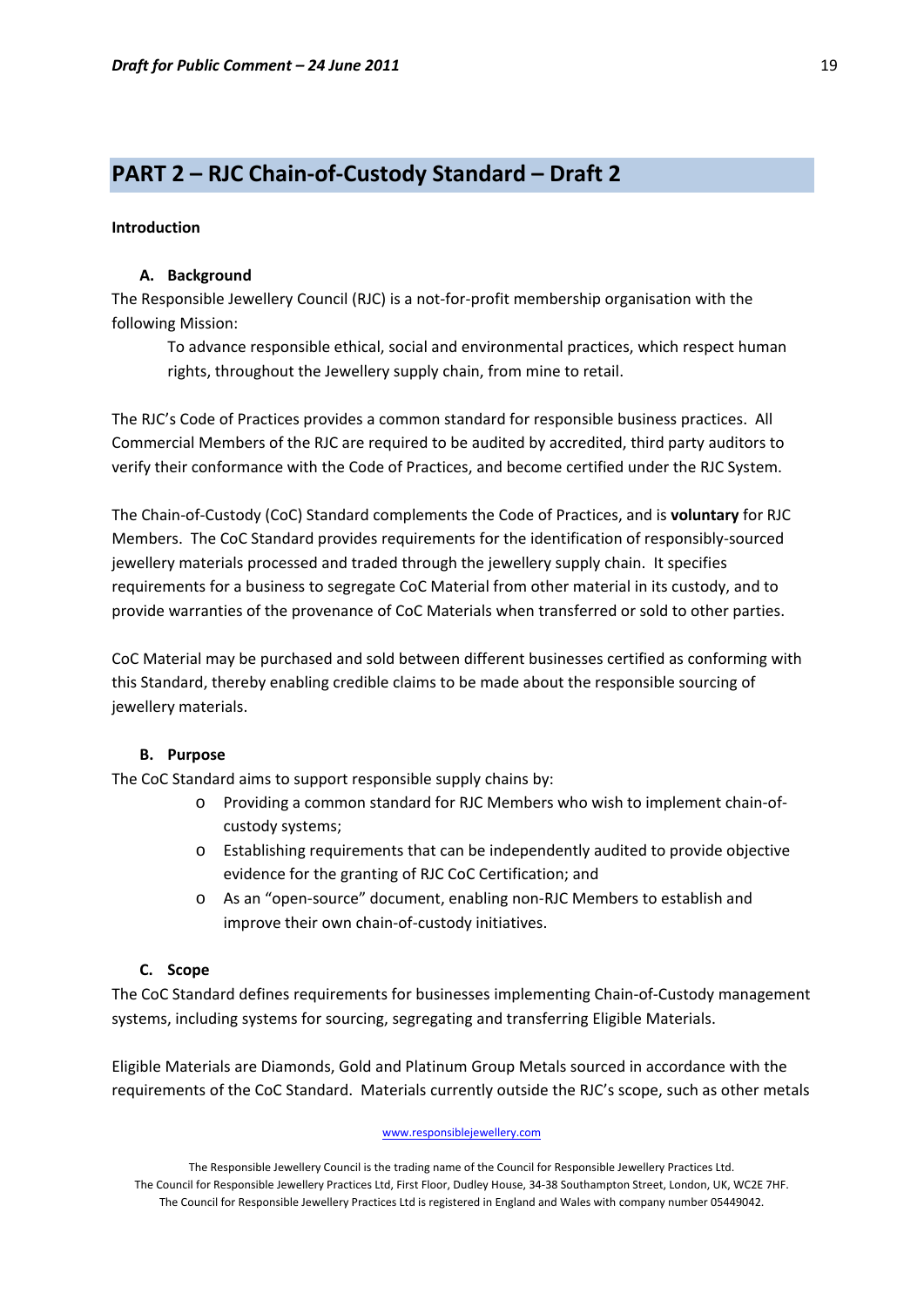in alloys, plating or coatings, leather, and other precious stones, are not covered under the CoC Standard.

## **D. Status and Effective Date**

*This document contains the RJC's Chain‐of‐Custody (CoC) Standard (Draft 2) for stakeholder comment and feedback.*

## **E. Standards Development**

Development of this Standard has been underpinned by formal and transparent multi‐stakeholder processes overseen by the RJC Standards Committee, in consultation with the RJC Consultative Panel, and supported by a series of public comment periods. The RJC is sincerely grateful for the time, expertise and valuable input of the many individuals and organisations who contributed to this Standard. The RJC aims to conduct standards development in conformance with the ISEAL Code of Good Practice for Setting Social and Environmental Standards (P005\_2010). More information on the RJC's Standards Development processes can be found at:

[http://www.responsiblejewellery.com/standards.html.](http://www.responsiblejewellery.com/standards.html)

Standards harmonisation is a key objective of the RJC. Related initiatives considered in the development of the CoC Standard include:

- o Diamond Development Initiative Development Diamonds Standard project
- o Dodd Frank Act "Conflict Minerals" Provisions, Proposed SEC rules (December 2010)
- o EICC‐GeSI Smelter Validation initiative
- o Fairtrade/Fairmined Gold
- o Kimberley Process Certification Scheme (KPCS)
- o OECD Due Diligence Guidance
- o International Conference on the Great Lakes Region (ICGLR) Mineral Tracking and Certification system
- o WGC Conflict‐Free and Chain‐of‐Custody standards (v 3.1)

The RJC will monitor and seek opportunities for harmonisation with other relevant chain‐of‐custody initiatives for conflict‐affected regions that are under development.

# **F. Application**

Members of the RJC all respect and share a commitment to responsible business practices, but have varied interests and priorities about the chain of custody of the diamonds, gold and platinum metals they buy and sell. The RJC Chain‐of‐Custody (CoC) Standard is therefore voluntary, and offers flexibility in the types of provenance claims that Members may wish to support. Use of the Standard is open to all interested users, however RJC CoC Certification can only be granted to RJC Members, on the basis of verification of conformance by RJC Accredited Auditors.

www.responsiblejewellery.com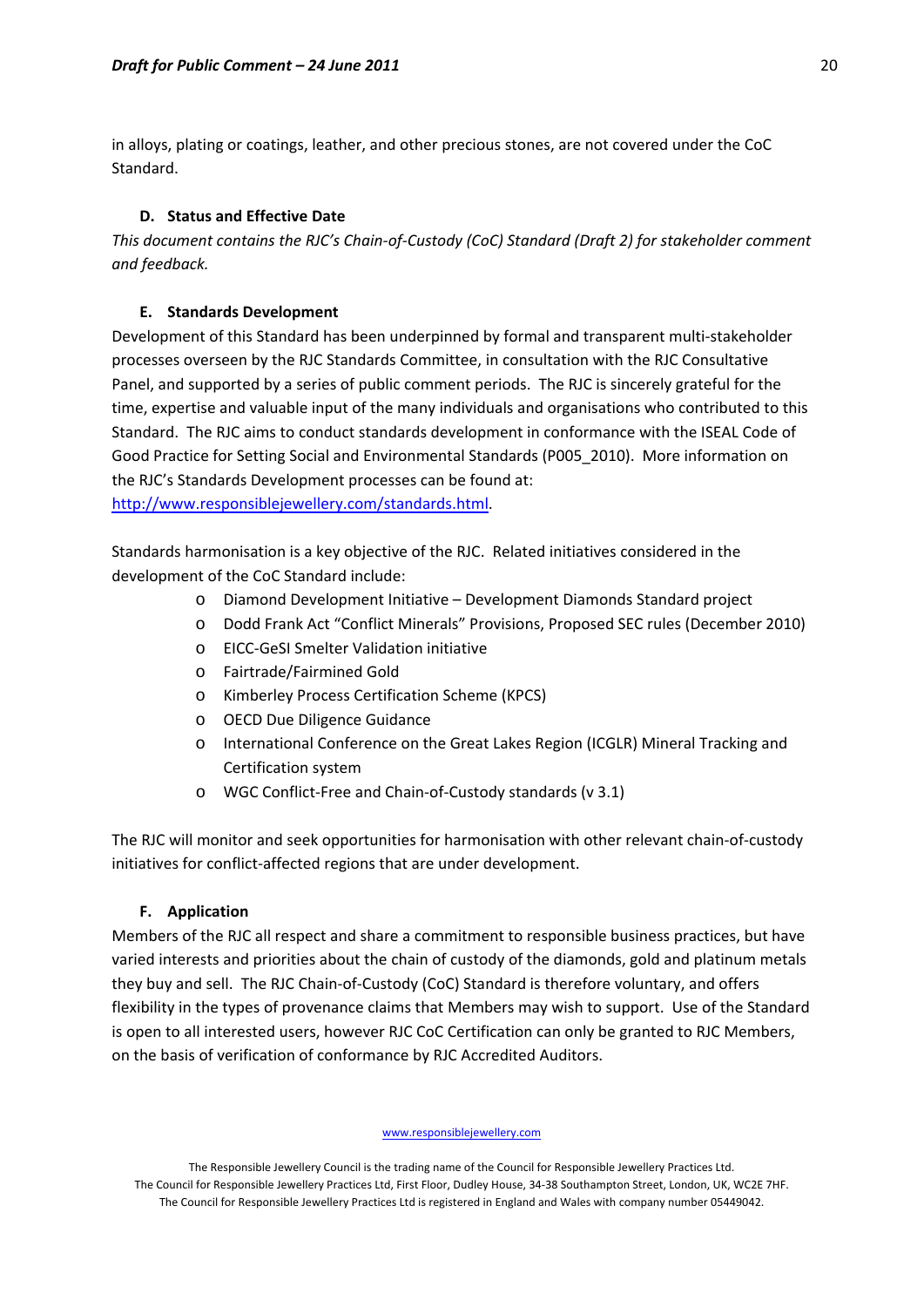While the RJC does not exclude artisanal and small scale mining (ASM) from directly applying its standards, it may be difficult for ASM activities to comply with best practice standards designed for the formal mining sector. The RJC is thus working with other dedicated ASM initiatives for diamonds and gold to support ASM participation in the jewellery supply chain.

## **G. Certification**

The RJC CoC Standard is designed for use by RJC Accredited Auditors to verify an Entity's conformance for the purposes of granting RJC CoC Certification. The Entity's Certification Scope is defined by the Entity seeking Certification and includes all Facilities and Outsourcing Contractors that the Entity intends to use for the processing, storage, handling, shipping and receiving of CoC Material.

The steps for RJC CoC Certification are as follows:

- The Entity prepares for and requests a Certification Audit from an RJC Accredited Auditor.
- During the Certification Audit, the Auditor verifies the Entity has systems in place that conform to the CoC Standard to source CoC Materials and/or supply them to other participants in the jewellery supply chain. Minor non‐conformances will be noted and the Entity will be directed to address them.
- Based on the Auditor's Audit Report, the RJC grants CoC Certification to the Entity, authorising it to begin issuing CoC Transfer Documents for CoC Materials.
- Within 8‐12 months, the Auditor conducts a Surveillance Audit of the CoC Certified Entity to verify that systems, including the issuing of CoC Transfer Documents are working effectively. Any minor non‐conformances found during the Certification Audit must be addressed prior to the Surveillance Audit.

# **H. Supporting documents**

*A draft CoC Certification Handbook and Standards Guidance is contained in a companion paper see [www.responsiblejewellery.com/chain](http://www.responsiblejewellery.com/chain-of-custody.html)‐of‐custody.html. A CoC Assessment Workbook will be developed after feedback from consultation is taken into account*.

#### **I. Review**

The RJC undertakes to formally review this Standard in 2017, five years after first publication, or earlier if required. Proposals for revisions or clarifications can be submitted by interested parties at any time, and the RJC will document these for consideration in the next review process. The RJC will continue to work with stakeholders and Members to ensure that these standards are relevant and achievable.

**All capitalised common terms and acronyms are defined in the Glossary at the end of this document. Auditable provisions are numbered below.**

#### www.responsiblejewellery.com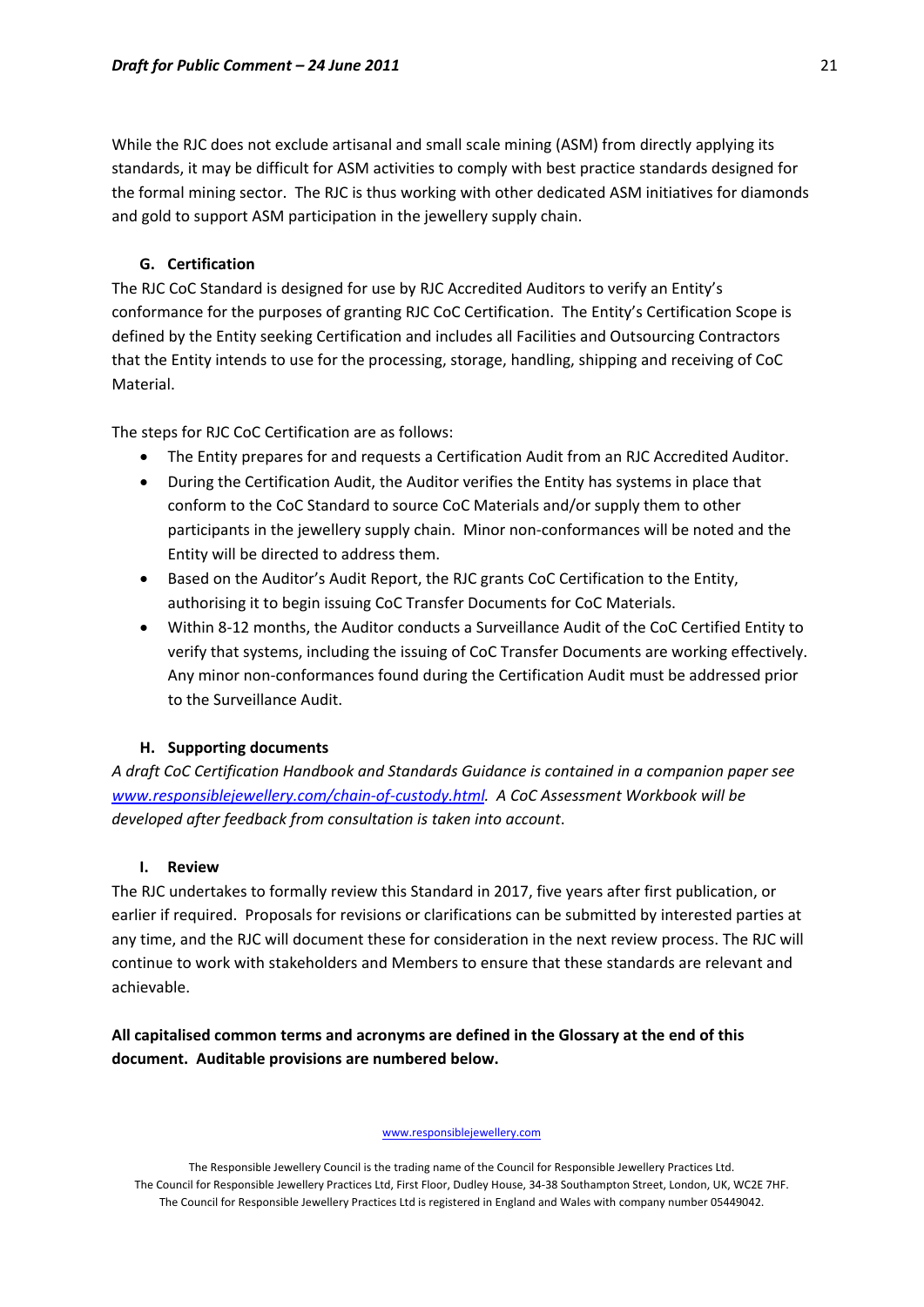# **RJC CHAIN‐OF‐CUSTODY (CoC) STANDARD – Draft 2**

## **Chain‐of‐Custody Management (Provisions 1‐3)**

## **1. Management System and Responsibilities**

This provision stipulates the basic elements of management systems required to support implementation of the CoC standard at the business level. It also requires verification of a business' commitment to responsible practices via RJC Membership.

- 1.1 The Entity shall have a Management System/s which addresses all applicable requirements of the Standard, in all Facilities under the Control of the Entity which have Custody of CoC Material.
- 1.2 The Entity shall nominate a management representative as having overall responsibility and authority for the Entity's compliance with all applicable requirements of the Standard.
- 1.3 The Entity shall establish and implement training measures to ensure all relevant personnel are aware of their responsibilities under the Standard.
- 1.4 The retention time for all records required by this Standard shall be a minimum of five (5) years.
- 1.5 The Entity shall have systems in place to enable it to respond in a timely manner to reasonable requests for verification of CoC Transfer Documents issued by the Entity.
- 1.6 The Entity seeking CoC Certification shall be an RJC Member, or under the Control of an RJC Member, in good standing, thereby committing to uphold responsible business practices as defined in RJC's Code of Practices.

# **2. Internal Material Controls**

Eligible and/or CoC Material in an Entity's custody must be physically segregated from non‐Eligible and/or non‐CoC Material to prevent any mixing during all processing and handling stages. Controls to ensure segregation may include physically separate processing areas, temporally separated batch processing, product identification, sealed containers during transit, etc., as appropriate to each stage of the supply chain. The Entity needs to monitor, and be able to demonstrate, the reconciliation between Eligible and/or CoC Material entering and exiting the Entity's custody.

- 2.1 Each point where there is an opportunity for Eligible and/or CoC Material in the Custody of an Entity to become mixed with non‐Eligible and/or non‐CoC Material shall be identified and controls put in place to ensure segregation.
- 2.2 The Entity's internal systems shall be able to reconcile the total weight of Eligible and/or CoC Material for which it has Custody with movements in and out of the inventory over a given time period. If the Entity has Custody of Jewellery Products containing CoC Material, reconciliation may be by item count rather than weight.
- 2.3 If the Entity issues a CoC Transfer Document for CoC Material identified as having a certain Provenance or other characteristic, including those described in provisions 7.2 and 7.3, the Entity's internal systems shall ensure that the requirements for segregation and reconciliation as set out in provisions 2.1 and 2.2 apply to support that CoC Material.

#### www.responsiblejewellery.com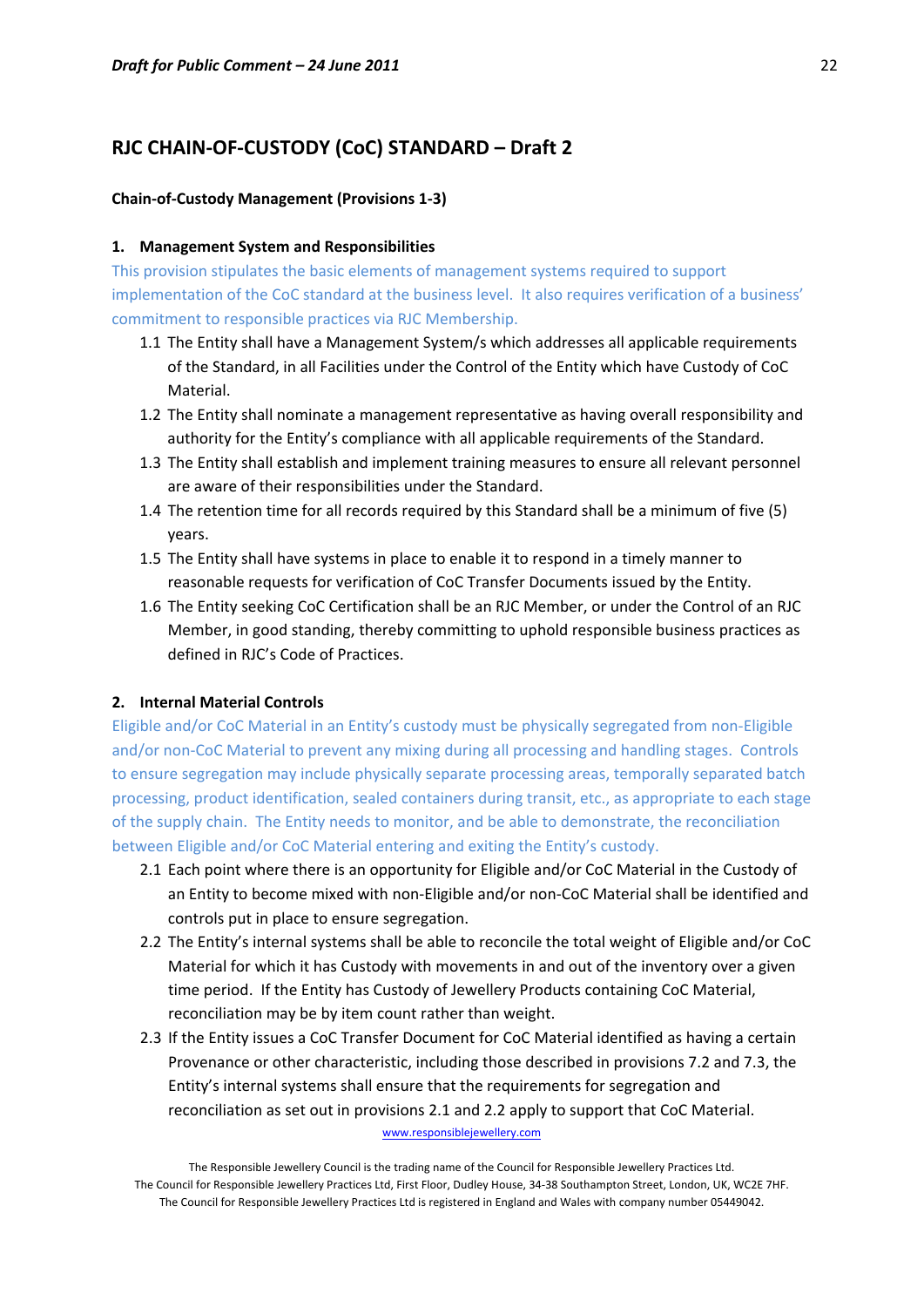- 2.4 The Entity's internal systems shall verify and document that the contents of each shipment of CoC Material received from, and/or dispatched to other Certified Entities, Outsourcing Contractors or Service Companies are accurately described by the applicable CoC Transfer Document for each such shipment. If an error is discovered after CoC Material has been shipped, the Entity and the other party shall document the error and the agreed steps taken to correct it.
- 2.5 The Entity's internal systems shall ensure that a CoC Transfer Document accompanies, and wherever possible is physically attached to, each shipment of CoC Material dispatched to other Certified Entities, Outsourcing Contractors or Service Companies.
- 2.6 The Entity may, on request from another CoC Certified Entity, issue a CoC Transfer Document for Eligible Gold or Platinum Group Metals that was shipped to a Bullion Bank without a CoC Transfer Document, providing the Eligible Gold or Platinum Group Metals bears a Mark, the weight is unchanged, and is not Grandfathered.

#### **3. Outsourcing Contractors and Service Companies**

Outsourcing Contractors and Service Companies are encouraged to become CoC Certified in their own right. However it is recognised there may be initial challenges in uptake of CoC Certification for flexible or niche supply chains, and by smaller businesses. This provision provides Entities with an option, upon conditions, to outsource processing or manufacturing of CoC Material to non‐CoC Certified Outsourcing Contractors.

- 3.1 The Entity shall not transfer CoC Material to an Outsourcing Contractor or Service Company unless the following conditions have been met:
	- a. The Entity shall have, and not relinquish, legal ownership of any CoC Material transferred to Outsourcing Contractors or Service Companies.
	- b. The Entity shall assess the risk of potential non‐conformance with this Standard resulting from the engagement of each Outsourcing Contractor or Service Company taking Custody of CoC Material owned by the Entity, and determine, based on the risk assessment, that the risk is acceptable.
	- c. Any Outsourcing Contractor which takes Custody of an Entity's CoC Material shall be included in the Entity's Certification Scope and shall have a Management System in place that conforms with provision 2 (Internal Material Control) of this Standard.
	- d. Any Outsourcing Contractor included in an Entity's Certification Scope shall not outsource any processing of CoC Material to any other contractor.
- 3.2 For the return of CoC Material from an Outsourcing Contractor or Service Company:
	- a. The Entity shall verify and document that each transfer received by the Entity for the return of CoC Material is consistent with the CoC Transfer Document issued by the Entity for the CoC Material when shipped to the Outsourcing Contractor or Service Company, subject to any changes to the CoC Material expected to occur as a result of the processing or manufacturing activities carried out by the Outsourcing Contractor.

#### www.responsiblejewellery.com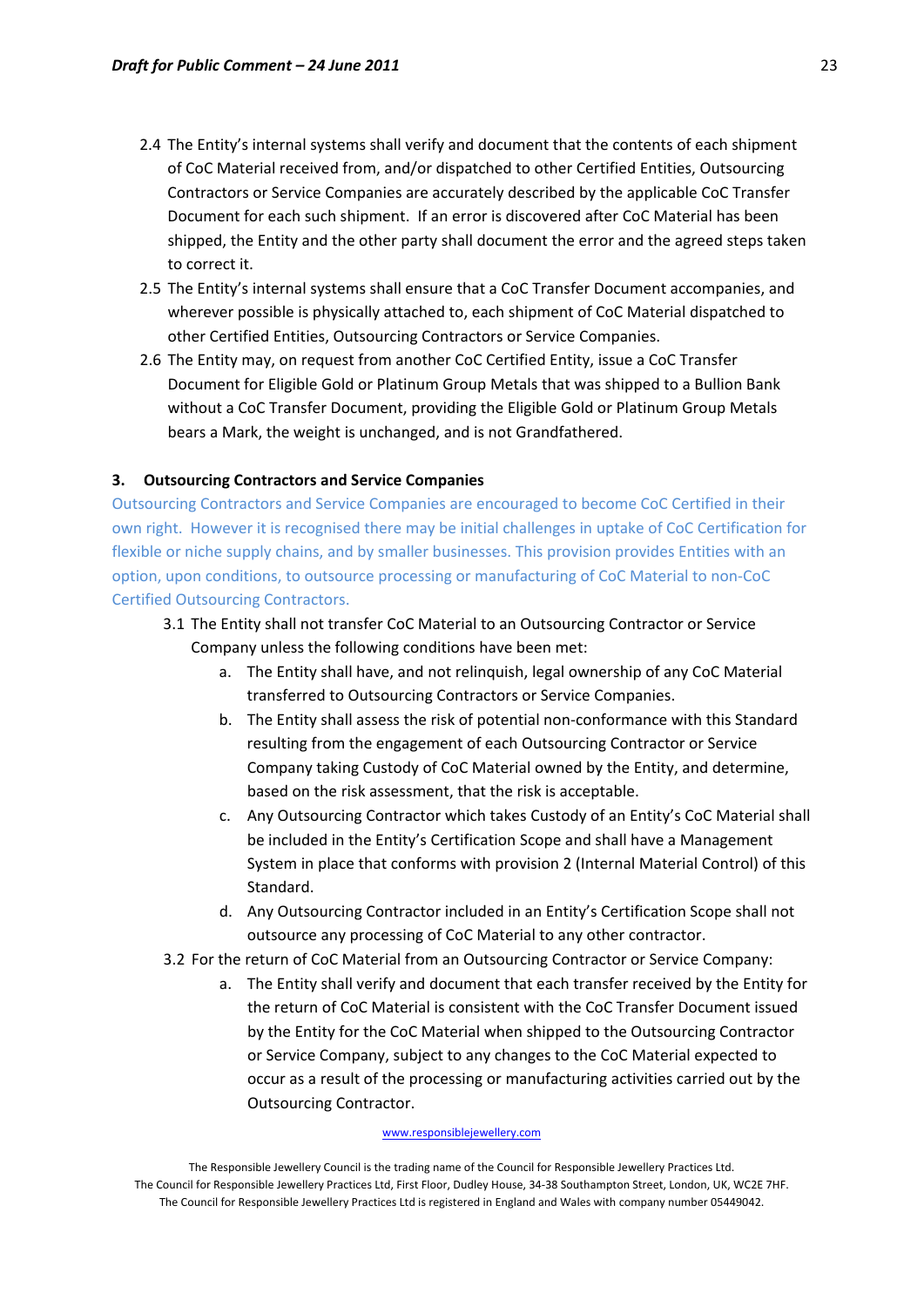b. If there are inconsistencies, the Entity shall not issue any subsequent CoC Transfer Documents for that Material.

## **Systems to Confirm Eligibility of Material (Provisions 4‐6)**

## **4. Eligible Mined Materials**

This provision requires that Eligible Mined Materials come only from legitimate and conflict‐free sources with a commitment to responsible business practices, as defined in the RJC Code of Practices or another recognised 'responsible mining' standard.

- 4.1 An Entity with Mining Facilities shall have systems in place to ensure that Mined Material for which the Entity issues an Eligible Material Declaration is sourced only from Mining Facilities that are within its CoC Certification Scope, or in which it holds a legal interest and are within the CoC Certification Scope of another CoC Certified Entity.
- 4.2 An Entity with Mining Facilities shall not issue a CoC Transfer Document and make an Eligible Material Declaration for Mined Material unless it has documented Due Diligence that confirms one of the following only:
	- a. The mine or mines from which the Mined Material is produced, and/or the transportation routes for the Mined Material, are not located in Conflict Affected Areas; or
	- b. The mine or mines from which the Mined Material is produced and/or the transportation routes for the Mined Material are located in Conflict Affected Areas, and the production, processing and transportation of the Material did not directly or indirectly finance or benefit Illegal Armed Groups through the provision of payments, logistical assistance or equipment to such Illegal Armed Groups or their affiliates.
- 4.3 The Entity with Mining Facilities shall identify in the CoC Transfer Document if 4.2.a or 4.2.b applies to the Eligible Mined Material being transferred, and shall include in the CoC Transfer Document a Conflict‐Free warranty for that Mined Material.
	- a. If 4.2.b applies the Entity shall append to the CoC Transfer Document a summary of its Due Diligence for that Material. If the Mined Material is Gold originating in the DRC or an Adjoining Country, the Entity with Mining Facilities shall also identify the country where the Mined Material was extracted, the name and location of the Mining Facility/ies, and if applicable the Refiner in which the Material will be processed.
	- b. Otherwise, the Entity shall identify in the CoC Transfer Document the country or countries where the Mined Material was extracted.
- 4.4 If an Entity sources Mined Material from a producer certified by a Recognised Responsible Mining Standard, the Entity may not issue an Eligible Material Declaration unless it has documented Due Diligence that confirms that the Material comes from the certified producer's mining operations and is Conflict‐Free.

www.responsiblejewellery.com

The Responsible Jewellery Council is the trading name of the Council for Responsible Jewellery Practices Ltd. The Council for Responsible Jewellery Practices Ltd, First Floor, Dudley House, 34‐38 Southampton Street, London, UK, WC2E 7HF. The Council for Responsible Jewellery Practices Ltd is registered in England and Wales with company number 05449042.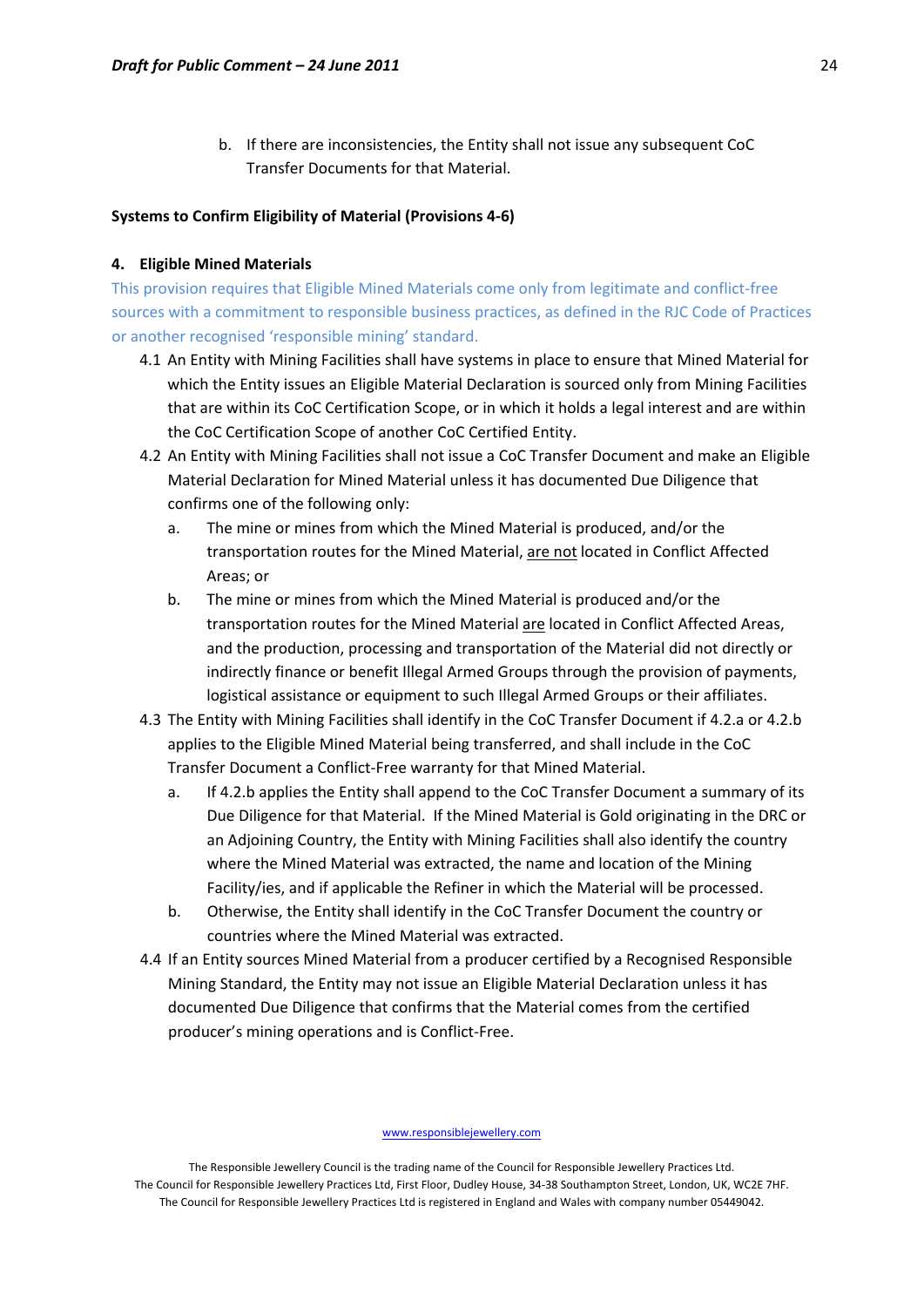#### **5. Eligible Recycled Materials**

This provision supports recycling as a responsible practice, and requires that suppliers of Recyclable Materials are screened based on Know Your Customer principles, and continue to be monitored, to avoid supplies from Illegitimate sources.

- 5.1 An Entity shall only source Recyclable Materials according to Know Your Customer principles and procedures, which shall include the following:
	- a. The Entity shall document a Know Your Customer policy;
	- b. The Entity shall nominate a Compliance Officer who shall be responsible for implementation of the Entity's Know Your Customer policy and procedures;
	- c. The Entity shall carry out appropriate training for relevant employees to ensure awareness of the Entity's Know Your Customer policy and procedures;
	- d. The Entity shall carry out a regular internal review of its Know Your Customer policy and procedures;
	- e. The Entity shall monitor transactions for unusual or suspicious activity and report suspicious transactions to the relevant authorities.
- 5.2 For Recyclable Precious Metals sourced from commercial suppliers:
	- a. The Entity shall provide a documented description of criteria for acceptable sources and types of Eligible Recyclable Precious Metals to:
		- i. Companies seeking approval to become suppliers of Recyclable Precious Metals to the Entity; and
		- ii. CoC Certified customers purchasing CoC Material from the Entity.
	- b. The Entity shall have documented procedures for approval of new suppliers which shall include:
		- i. Procedures to establish the applicant's identity, beneficial ownership and principals;
		- ii. Description of the applicant company's business, its finances, and its source(s) of Precious Metals;
		- iii. Inspection of the applicant's company's operations to verify that it is engaged in the described business; and
		- iv. Procedures to deny the applicant if information acquired through the approval process provides reasonable evidence to suspect the legitimacy of the supplier and/or its sources.
	- c. The Entity shall have monitoring procedures in place for commercial suppliers which shall include:
		- i. maintaining records of existing commercial suppliers' identity, beneficial ownership and principals;
		- ii. maintaining an understanding of the nature of each supplier's business circumstances; and
		- iii. acting upon information about possible links between the supplier and Illegitimate Sources.

www.responsiblejewellery.com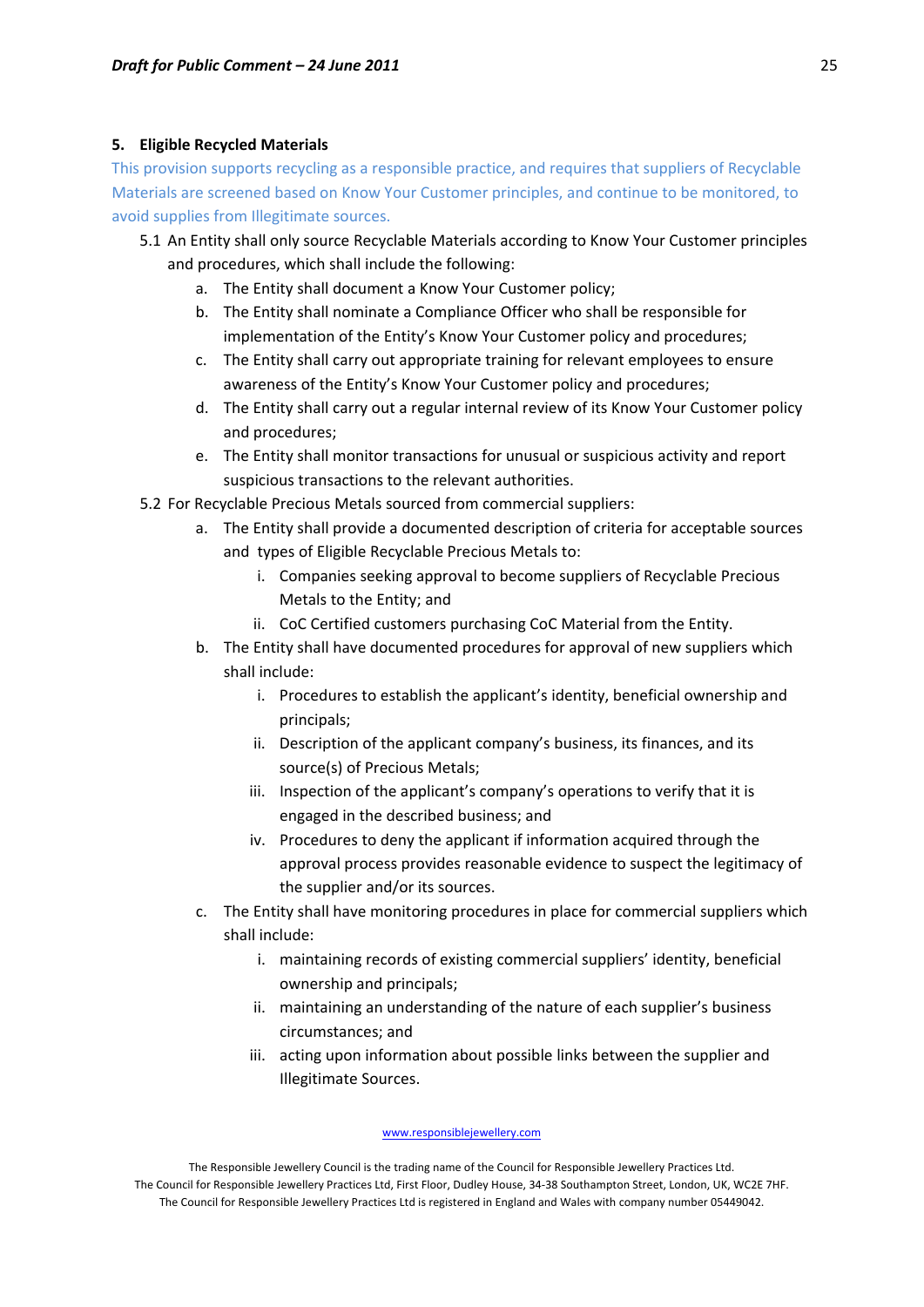- iv. If the monitoring procedures identify unusual or suspicious transactions, activities or associations by a supplier, and upon investigation those transactions cannot be cleared of suspicion, the Recyclable Materials from that supplier shall be excluded from the production of any Eligible Recycled Material.
- 5.3 For post‐consumer Recyclable Materials supplied directly to the Entity by individuals or estates:
	- a. The Entity shall apply the following Know Your Customer conditions:
		- i. The Entity shall obtain and record proof of the identity of the seller and record an identification of the Jewellery Product containing Recyclable Materials;
		- ii. The Entity shall undertake reasonable steps and inquiry to ensure the Recyclable Materials are not from an Illegitimate Source.

## **6. Eligible Grandfathered Materials**

This provision supports the tracking through the supply chain of existing stocks of material produced before a set date of [date – *Note: RJC will set one grandfathering date for all materials, and aim to align with the SEC rules for Dodd Frank implementation*]. It requires that evidence of the date of production be recorded and linked with any subsequent CoC Transfer Document. An Entity may declare Eligible Grandfathered Diamonds only during the initial year following [xx].

- 6.1 The Entity issuing an Eligible Material Declaration for Grandfathered Material shall have systems in place to ensure that the information necessary to make the Declaration is recorded, and that the Entity can verify the information on request.
- 6.2 For Eligible Grandfathered Gold and Platinum Group Metals, if the refining date does not appear as a permanent part of the item, the Entity shall ensure it obtains documented evidence of the year the item was produced or minted based on records matched to a serial number or Refiner's Mark stamped on the item.
- 6.3 For Eligible Grandfathered Diamonds, the Entity's inventory records shall demonstrate that the Eligible Grandfathered Diamonds have been held continuously by the Entity from a date prior to [xx].
- 6.4 The Entity shall ensure it does not issue an Eligible Material Declaration for Grandfathered Diamonds after [xx+ 1 year].

#### **Issuing Chain‐of‐Custody Documentation (Provisions 7‐9)**

#### **7. Eligible Material Declarations**

Eligible Material Declarations are made in the CoC Transfer Document by the first Entity in a Chain‐ of‐Custody, and declare the Eligible Material as one or more of Mined, Recycled or Grandfathered Eligible Material. Supplementary provenance information may also be included in the Transfer Document at the business' discretion, taking into account whether the information is valuable to the supply chain or commercially sensitive.

#### www.responsiblejewellery.com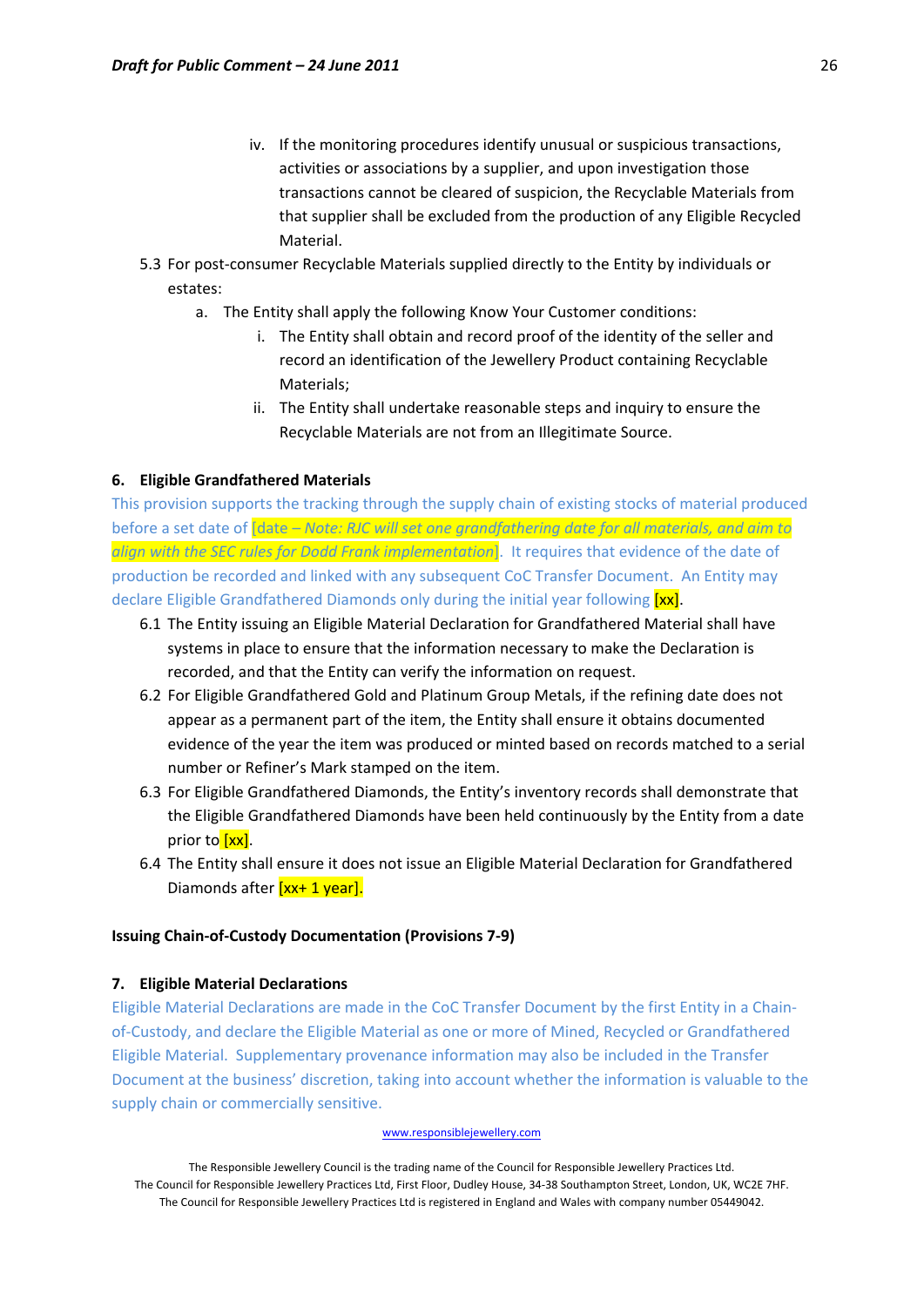- 7.1 The Entity issuing an Eligible Material Declaration in a CoC Transfer Document shall have systems in place to ensure that the Material it is declaring to be Eligible Material is one of the following:
	- a. Mined, in conformance with provision 4 of this Standard; or
	- b. Recycled, in conformance with provision 5 of this Standard; or
	- c. Grandfathered, in conformance with provision 6 of this Standard; or
	- d. Mix of Mined, Recycled and/or Grandfathered, each in conformance with the applicable provisions of this Standard; or
	- e. Laboratory‐Grown diamond.
- 7.2 If the Eligible Material Declaration includes supplementary information about the Provenance of the Eligible Material, including but not restricted to the country of origin of Mined Material, the name of the mine, and/or the country where the Recycled or Grandfathered Materials were collected and/or processed, the Entity shall ensure the supplementary information is truthful, accurate, and relevant.
- 7.3 If the Eligible Material Declaration includes supplementary information about the conformance of the Eligible Material to a recognised national or international standard, the Entity shall ensure the applicable standard is identified and there is objective evidence of such conformance.

## **8. Chain‐of‐Custody (CoC) Transfer Documents**

This provision sets out the documentation requirements that apply when CoC Material is sold or transferred between businesses. An Entity must issue a CoC Transfer Document in order to initiate or continue a Chain‐of‐Custody with another business. If the Material includes Gold from the DRC or an Adjoining Country, or if it is Laboratory‐Grown diamonds, the Entity must include information to that effect in any subsequent CoC Transfer Documents containing that Material.

- 8.1 The Entity shall, when shipping or transferring CoC Material to another business, ensure that it issues a CoC Transfer Document providing the following information:
	- a. The identity and CoC Certification number of the Entity issuing the CoC Transfer Document ;
	- b. If the customer receiving the Material is another CoC Certified Entity, their identity and certification number;
	- c. The weight or quantities of the item/s of CoC Material;
	- d. Description of any non‐CoC Material which is part of a Jewellery Product containing CoC Material;
	- e. A unique identification number for the transfer;
	- f. The date of transfer;
	- g. The responsible employee of the Entity who can verify information in the CoC Transfer Document , if required;
	- h. A statement confirming that the information shown on the CoC Transfer Document is in conformance with this Standard.

#### www.responsiblejewellery.com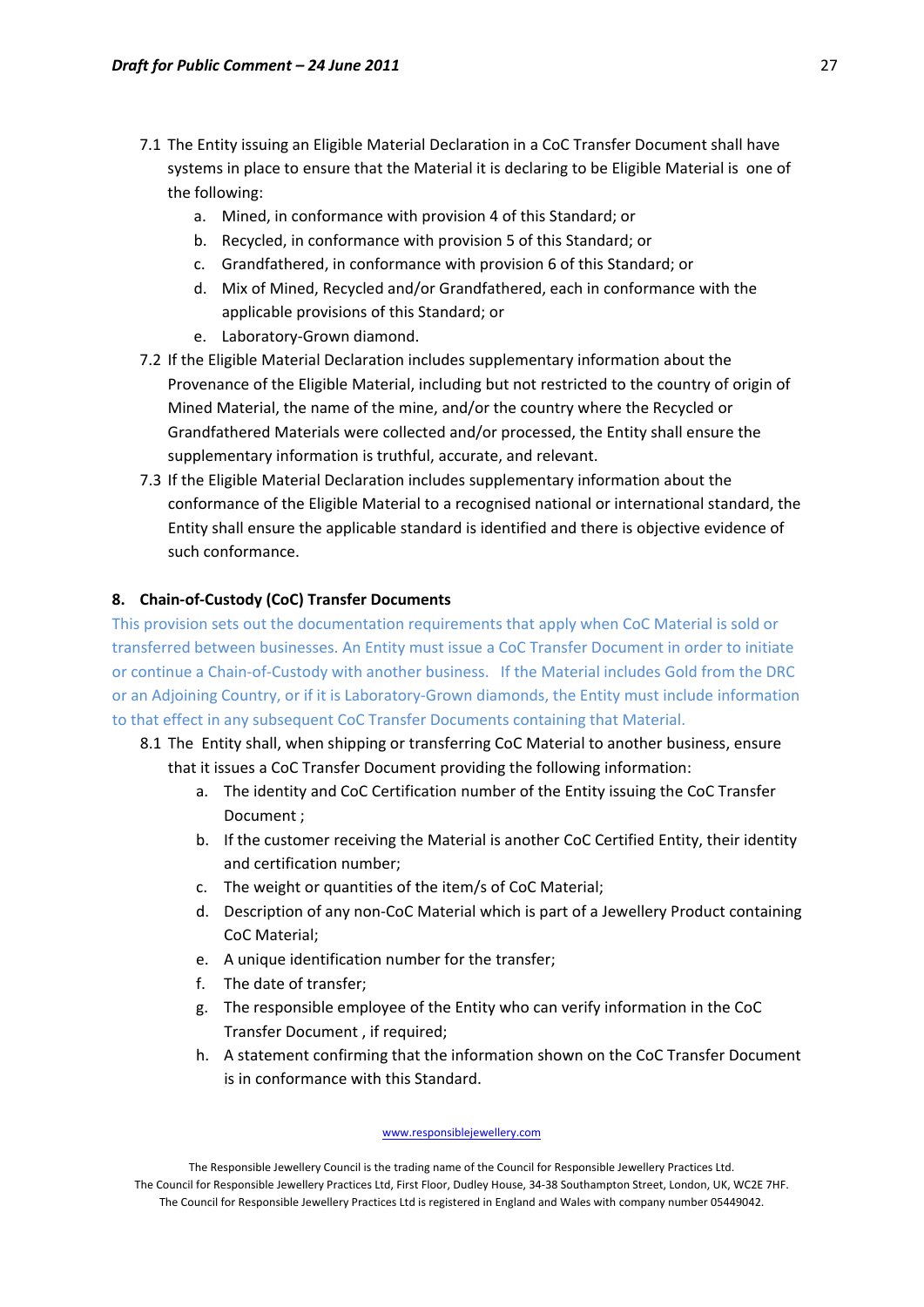- 8.2 When initiating a Chain-of-Custody via a transfer of Eligible Material, the Entity shall include an Eligible Material Declaration in the CoC Transfer Document.
- 8.3 When initiating a Chain-of-Custody for Material that will be mixed with existing CoC Material prior to a transfer to another Entity, the Entity shall make the Eligible Material Declaration in an Internal CoC Transfer Document.
- 8.4 When continuing a Chain‐of‐Custody via a transfer of CoC Material, and any of the CoC Transfer Documents that supplied the CoC Material to be transferred identified that the Material is Gold originating in the DRC or an Adjoining Country, the Entity shall ensure that all of the information described in 4.3a of this Standard is carried forward in any subsequent CoC Transfer Document for that Material.
- 8.5 When continuing a Chain‐of‐Custody via a transfer of CoC Laboratory‐Grown diamonds, the CoC Transfer Documents shall identify that the CoC Material is Laboratory‐Grown diamonds.

## **9. Consumer claims and Intellectual Property**

CoC Certified Entities are encouraged to communicate with their customers and consumers about their support for responsible supply chains. This provision sets out requirements for Entities that wish to make claims about CoC Materials in Jewellery Products to consumers, to ensure that the claims are consistent with the assurance provided by the RJC CoC Standard.

- 9.1 If the Entity makes claims or representations about CoC Material in a Jewellery Product to consumers, the claims or representations shall be described in written form and made available to consumers at the point of sale, and shall not include information that is inconsistent with the CoC Transfer Document(s) supplying the CoC Material.
- 9.2 The Entity shall have systems in place to ensure all relevant employees, including sales associates, do not make verbal claims or representations to consumers about CoC Material that are inconsistent with the claims or representations described in written form.
- 9.3 If the Entity uses the RJC logo, it shall ensure that it abides by the Rules for Use of Responsible Jewellery Council Logo, Trademarks and Intellectual Property. If the Entity uses the RJC logo in association with Jewellery Products containing CoC Material, it shall ensure that the use of the logo clearly applies only to the CoC Material.

#### **10. Sourcing from Conflict‐Affected Areas**

This provision requires Entities to adopt a policy framework for conflict-sensitive sourcing practices, drawing on the OECD Due Diligence Guidance for Responsible Supply Chains of Minerals from Conflict‐Affected and High Risk Areas. The provision also supports compliance with the US Securities and Exchange Commission (SEC) proposed rules for the "conflict minerals" provisions of the United States' Dodd‐Frank Wall Street Reform and Consumer Protection Act.

- 10.1 The Entity shall adopt and communicate to suppliers of Materials and the public a policy for the supply chain of Materials from Conflict Affected Areas.
- 10.2 If the Entity purchases Materials, it shall consider the risks of non-compliance with its supply chain policy by its suppliers of Materials, and take action to prevent or mitigate the risks.

#### www.responsiblejewellery.com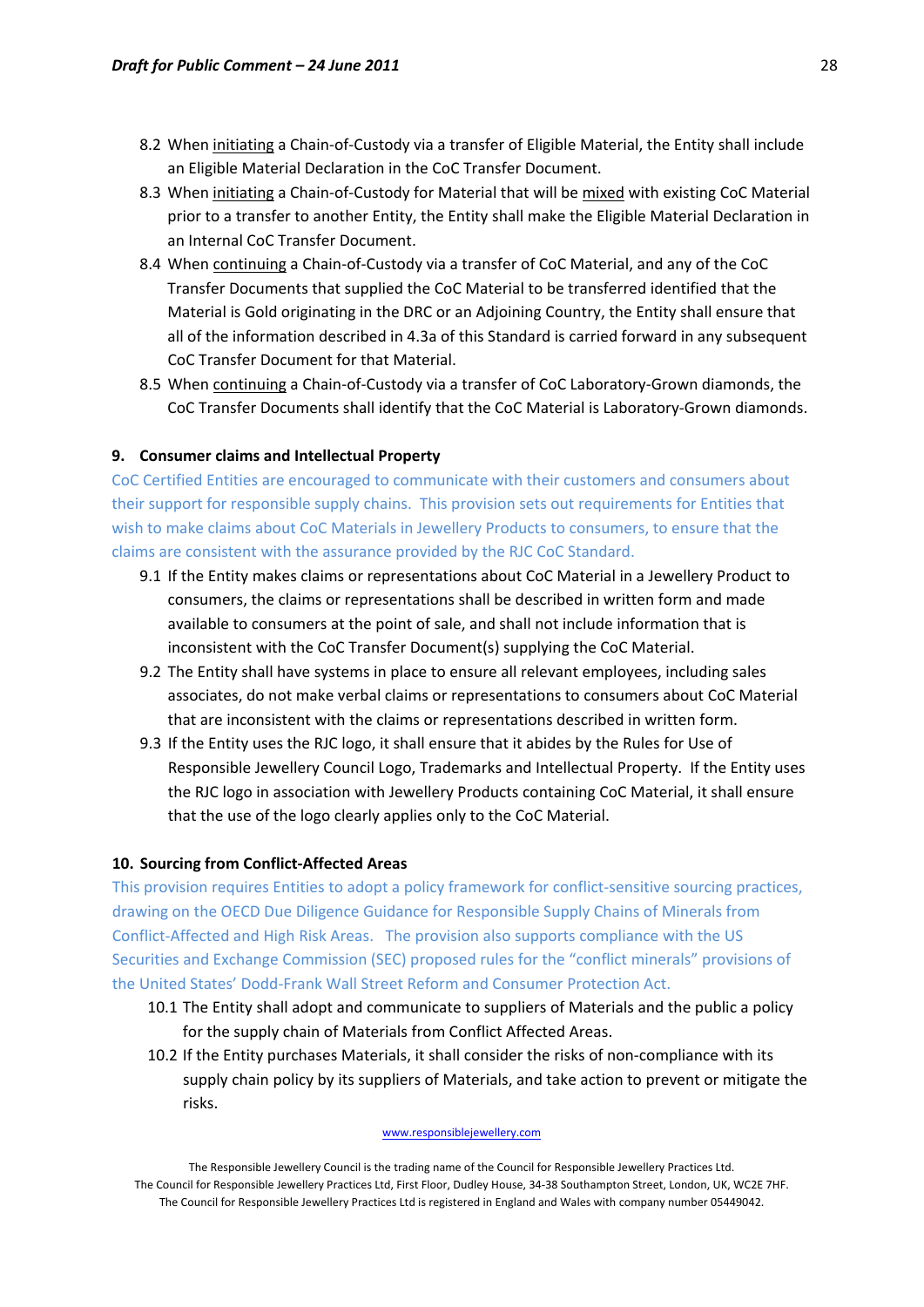- 10.3 The Entity shall establish a complaints mechanism appropriate to the nature, scale and impact of the business, to allow interested parties to voice concerns about circumstances in the supply chain involving Eligible and/or CoC Materials from Conflict Affected Areas.
- 10.4 If the Entity is a Refiner, it shall confirm that the refining Facilities are not located in Conflict Affected Areas; or where refining Facilities are located in Conflict Affected Areas, it shall undertake documented Due Diligence to demonstrate that they do not directly or indirectly finance or benefit Illegal Armed Groups through the provision of payments, logistical assistance or equipment to such Illegal Armed Groups or their affiliates.
- 10.5 A Refiner may elect to demonstrate in the RJC CoC Certification Audit that it has internal systems to ensure that all of its sources of Gold supplied to Facilities within the Certification Scope are Conflict‐Free, and is thus a Conflict‐Free Gold Refiner. The following shall be verified:
	- a. The Refiner shall have Know Your Customer principles and procedures in place that meet the applicable requirements of Provision 5 of this Standard for all of its sources of Mined and Recyclable Gold, not just Eligible Material; and
	- b. The Refiner shall undertake and document Due Diligence to confirm that all of its sources of Mined Gold are Conflict‐Free.

www.responsiblejewellery.com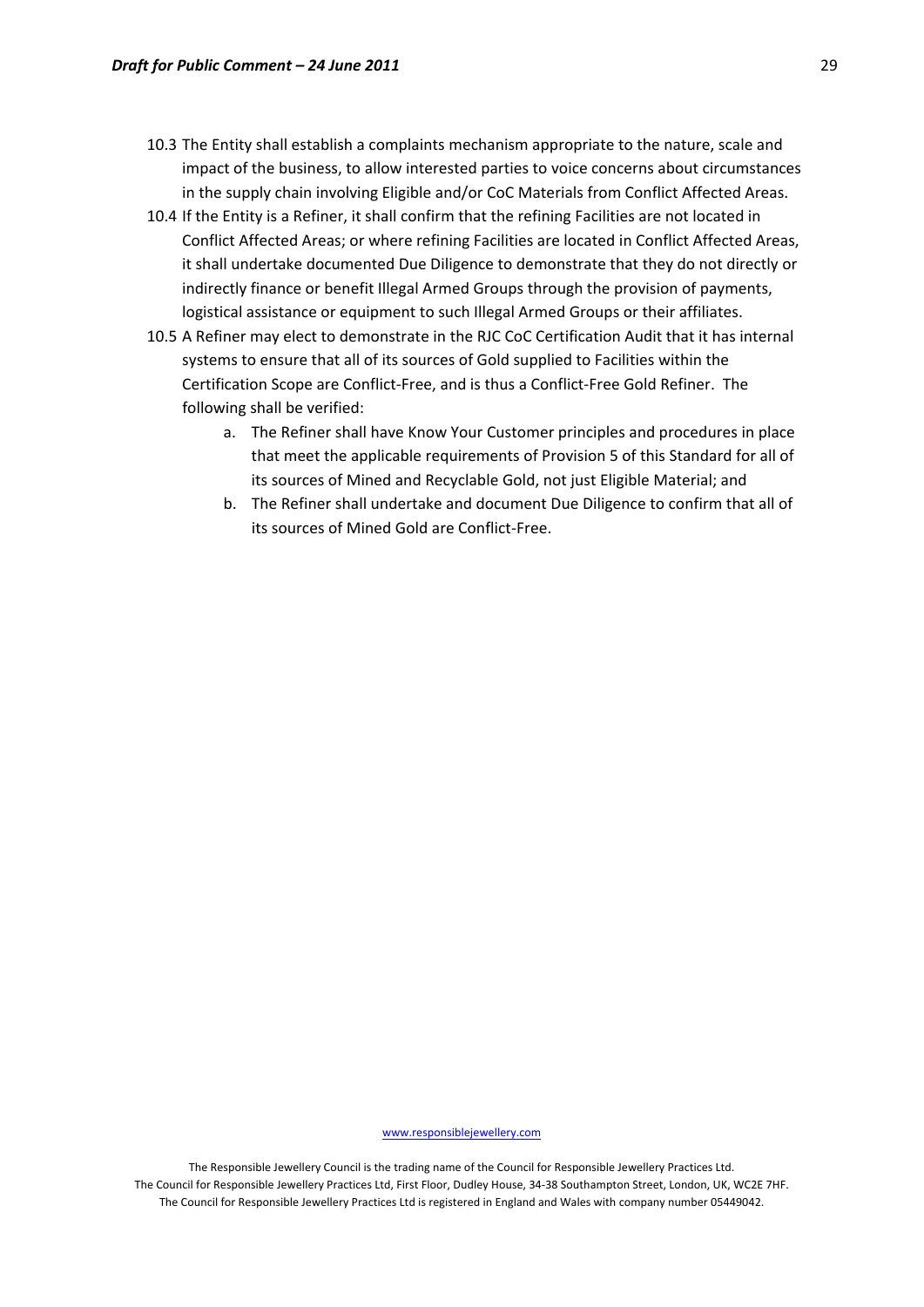# **Glossary**

**Adjoining Country:** Defined with reference to Section 1502 of the United States' Dodd‐Frank Wall Street Reform and Consumer Protection Act as a country that shares an internationally recognised border with the Democratic Republic of the Congo, and includes Angola, Burundi, Central African Republic, Kenya, Republic of Congo, Rwanda, Sudan, Tanzania, Uganda and Zambia.

**Bullion Bank:** Investment banks that function as wholesale suppliers dealing in large quantities of refined gold.

**Certification Scope:** The Certification Scope is defined by the Member seeking CoC Certification. It must include:

- 1. All Facilities under the Control of the Member that the Entity/ Member intends to use for the extraction, processing, manufacturing, storage, handling, shipping and receiving, and marketing of CoC Material; and
- 2. All Outsourcing Contractors that the Entity/Member intends to use for the processing and manufacturing of CoC Material; and
- 3. The types of CoC Material (Diamonds, Gold, and/or Platinum Group Metals) to be included in the Certification Scope; and
- 4. The types of Eligible Material, if any, for which the Entity/Member intends to issue Eligible Material Declarations.

Gold Refiners may also elect to include the Conflict‐Free Gold Refiner designation in the Certification Scope.

**Chain‐of‐Custody:** The documented sequence of Custody that occurs when CoC Material is created by an Eligible Material Declaration, and transferred from one Facility and/or Entity to another along the supply chain through the issuance of a CoC Transfer Document.

**Chain‐of‐Custody (CoC) Certification Scope:** The Certification Scope is defined by the Entity and covers those parts of an Entity's business, as well as any non‐CoC Certified Outsourcing Contractors, that have Custody of CoC Material.

**Chain‐of‐Custody (CoC) Certified Entity:** An Entity that conforms with the applicable parts of the RJC CoC Standard, as verified by an RJC accredited auditor.

**Chain‐of‐Custody (CoC) Material (CoC Diamonds, CoC Gold and/or CoC Platinum Group Metals):**  Material with an Eligible Material Declaration from a CoC Certified Entity that is transferred in accordance with the RJC CoC Standard. CoC Material may be one or more of Mined, Recycled, Grandfathered, or Laboratory‐Grown (see **Eligible Material** definitions).

#### www.responsiblejewellery.com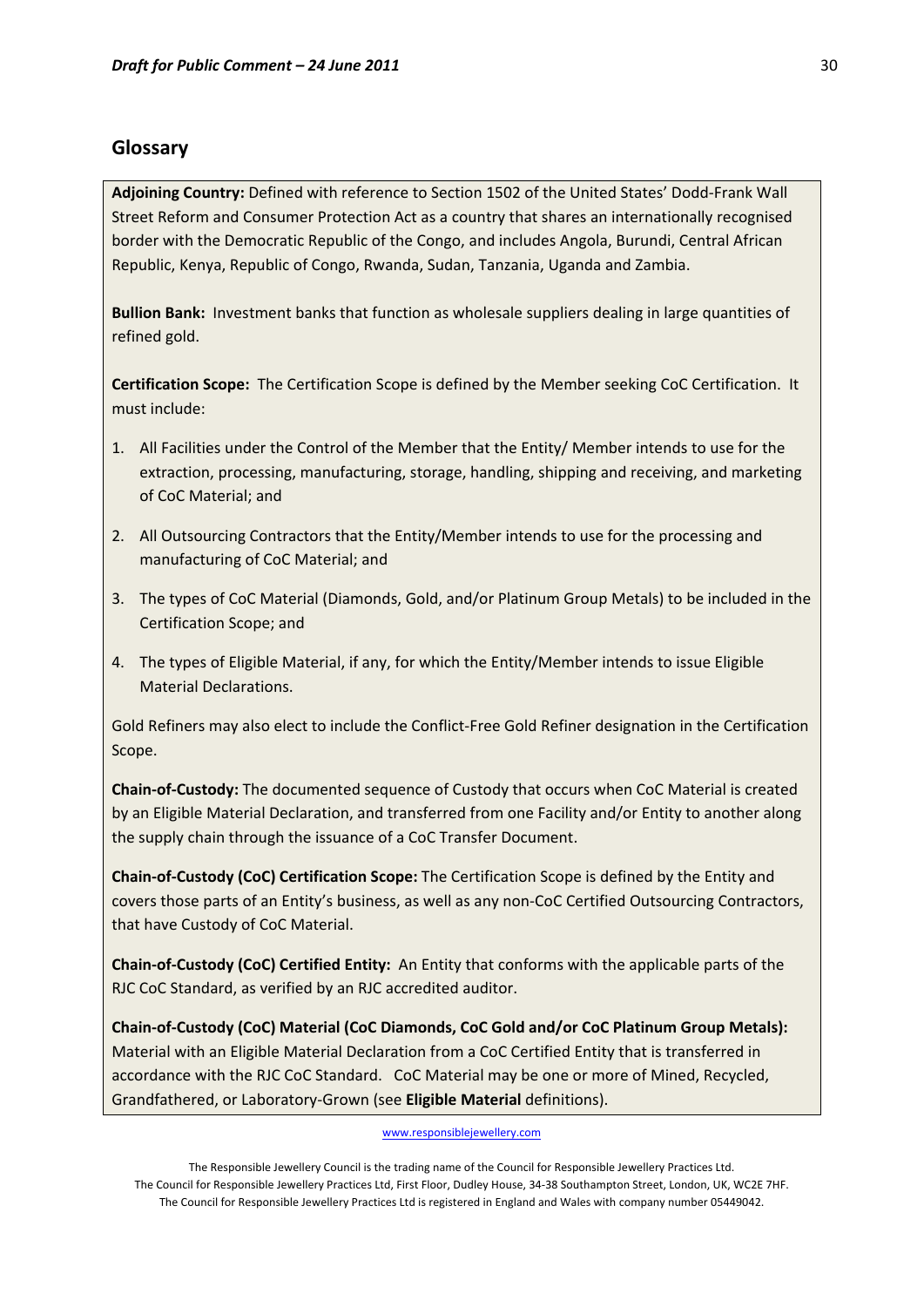**Chain‐of‐Custody (CoC) Transfer Document:** A document showing the information required for a transfer of CoC Material to another Entity, and issued by a CoC Certified Entity in accordance with the RJC CoC Standard.

**Conflict:** Armed aggression, widespread violence, and/or widespread human rights abuses.

**Conflict Affected Area:** Area where Conflict is prevalent. The area may be a region, a country, an area within a country, or an area which crosses one or more country boundary. Operations are not necessarily complicit in Conflict if they are located in a Conflict Affected Area. The DRC and Adjoining Countries as defined under Section 1502 of the United States' Dodd‐Frank Wall Street Reform and Consumer Protection Act are deemed a Conflict Affected Area.

**Conflict‐Free:** A description for Material that is determined by Due Diligence investigation not to have provided financial or other benefit to Illegal Armed Groups or their affiliates operating in a Conflict Affected Area.

**Conformance:** The Member's policies, systems, procedures and processes perform in a manner that is conformant with the Standard.

**Control:** Control by an Entity consists of:

- 1. Direct or indirect ownership, or Control (alone or pursuant to an agreement with other entities) of 50% or more of the voting equities/rights (or equivalent) of the controlled business or Facility; and/or
- 2. Direct or indirect (including pursuant to an agreement with other entities) power to remove, nominate or appoint at least half of the members of the Board of the directors or management (or equivalent of the controlled business or Facility; and/or
- 3. Day‐to‐day or executive management of the controlled business or Facility; or
- 4. Any legally recognised concept of 'Control' analogous to those described in (1) to (2) above in a relevant jurisdiction.

Although the above defines 'Control' in a corporate context, the same principles will apply by analogy to other organisational arrangements, including franchisees, licensees and Control by an individual or a family, where applicable.

**Critical Breach:** A finding or observation, supported by objective evidence, of deliberate falsification of information required to support a conformance rating.

**Custody**: The physical possession of CoC Material by an Entity or Outsourcing Contractor for the purposes of producing, processing, trading, manufacturing, packaging, labelling or retailing.

www.responsiblejewellery.com

The Responsible Jewellery Council is the trading name of the Council for Responsible Jewellery Practices Ltd. The Council for Responsible Jewellery Practices Ltd, First Floor, Dudley House, 34‐38 Southampton Street, London, UK, WC2E 7HF. The Council for Responsible Jewellery Practices Ltd is registered in England and Wales with company number 05449042.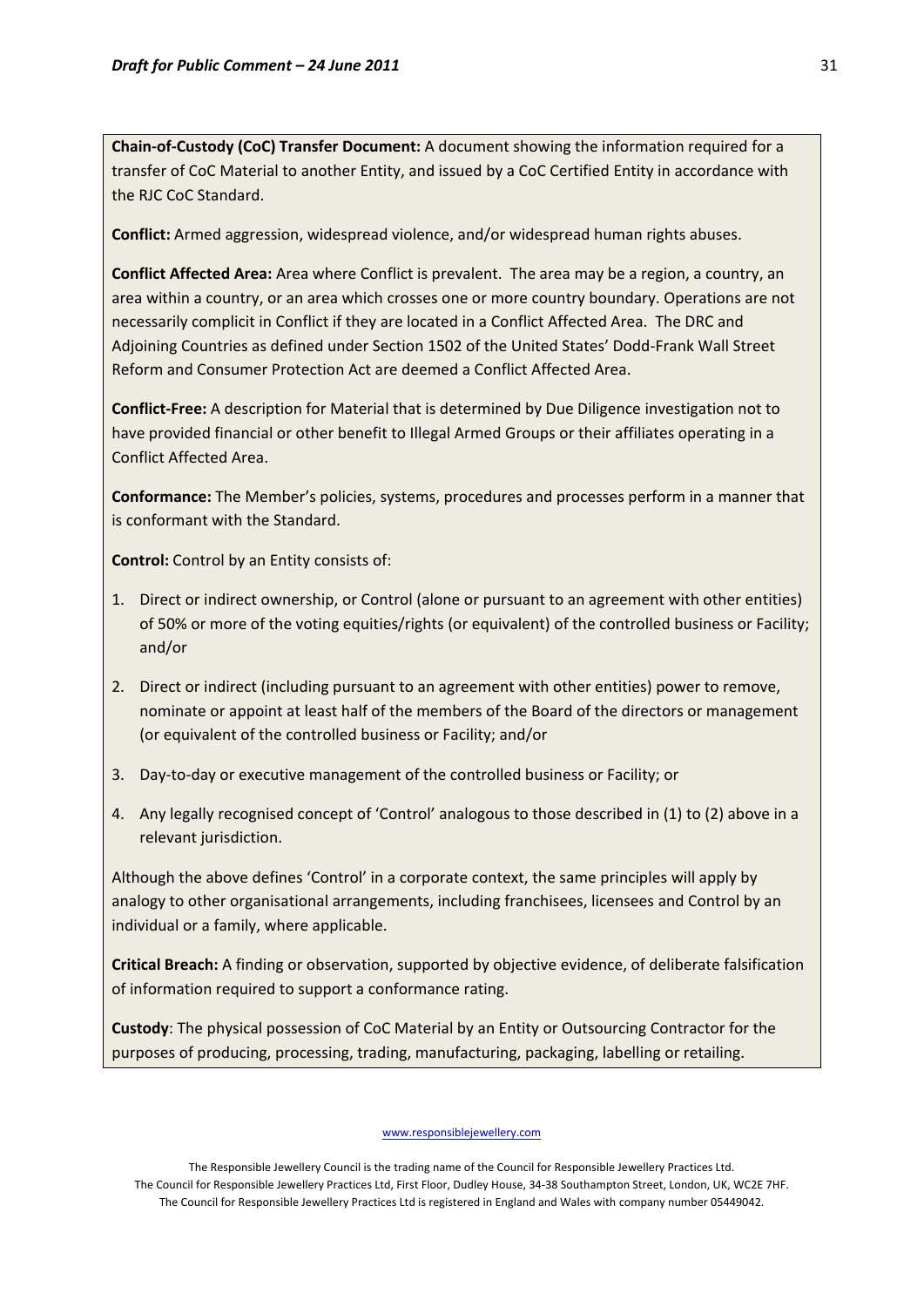**Diamond**: A natural mineral consisting essentially of pure carbon crystallised with a cubic structure in the isometric system. Its hardness in the Mohs scale is 10; its specific gravity is approximately 3.52; it has a refractive index of 2.42 and it can occur in many colours. For simplicity, this document uses the term Diamond to refer to both natural Diamonds and Laboratory‐Grown diamonds, except where otherwise indicated.

**Dodd Frank Act:** Section 1502 of the United States' Dodd‐Frank Wall Street Reform and Consumer Protection Act. The Act defines "conflict minerals" as columbite‐tantalite (coltan), cassiterite, Gold, wolframite, or their derivatives (tantalum, tin, tungsten and Gold); or any other mineral or its derivates determined by the US Secretary of State to be financing conflict in the DRC and Adjoining Countries. The Act requires issuers under the US Securities Exchange Act to disclose whether any "conflict minerals" used in their products originated in the DRC and Adjoining Countries.

**DRC and Adjoining Countries**: the Democratic Republic of Congo (DRC) and countries that share an internationally recognized border with the DRC. The adjoining countries include Republic of Congo, Central African Republic, Sudan, Uganda, Rwanda, Burundi, Tanzania, Zambia and Angola.

**Due Diligence:** Process through which companies, acting reasonably and prudently under the circumstances, conduct inquiry and analysis necessary to make reliable and verifiable determinations about the relevant conditions applying to the production and transportation of Mined Materials from Mining Facilities.

**Eligible Material:** Diamonds, Gold, and/or Platinum Group Metals, that is eligible to become CoC Material under the RJC Chain‐of‐Custody standard. Eligible Material shall be one of the following types:

- ‐ **Eligible Mined:** Conflict‐Free Material produced by a CoC Certified Entity or under a Recognised Responsible Mining Standard. Eligible Mined Gold and Platinum Group Metals may be in the form of unrefined concentrate, impure alloys, or refined metal. Eligible Mined Diamonds shall be in the form of rough diamonds.
- ‐ **Eligible Laboratory‐Grown:** Synthetic diamonds produced by a CoC Certified research or manufacturing facility.
- ‐ **Eligible Recycled:** Material recycled by a CoC Certified Entity from Recyclable Materials sourced from suppliers screened according to the CoC Standard's Know Your Customer requirements to avoid Illegitimate Sources. Recycled Diamonds must be from post-consumer sources. Recycled Gold and Platinum Group Metals may be processed only from Recyclable Materials comprised of end-user, post-consumer and investment gold and gold-bearing products, and scrap and waste metals and materials arising during refining and product manufacturing. Ore and other mining material of any form or shape or concentration which is not yet fully processed and refined, or is a byproduct from a Mining Facility, is not Recyclable Material under this Standard.

www.responsiblejewellery.com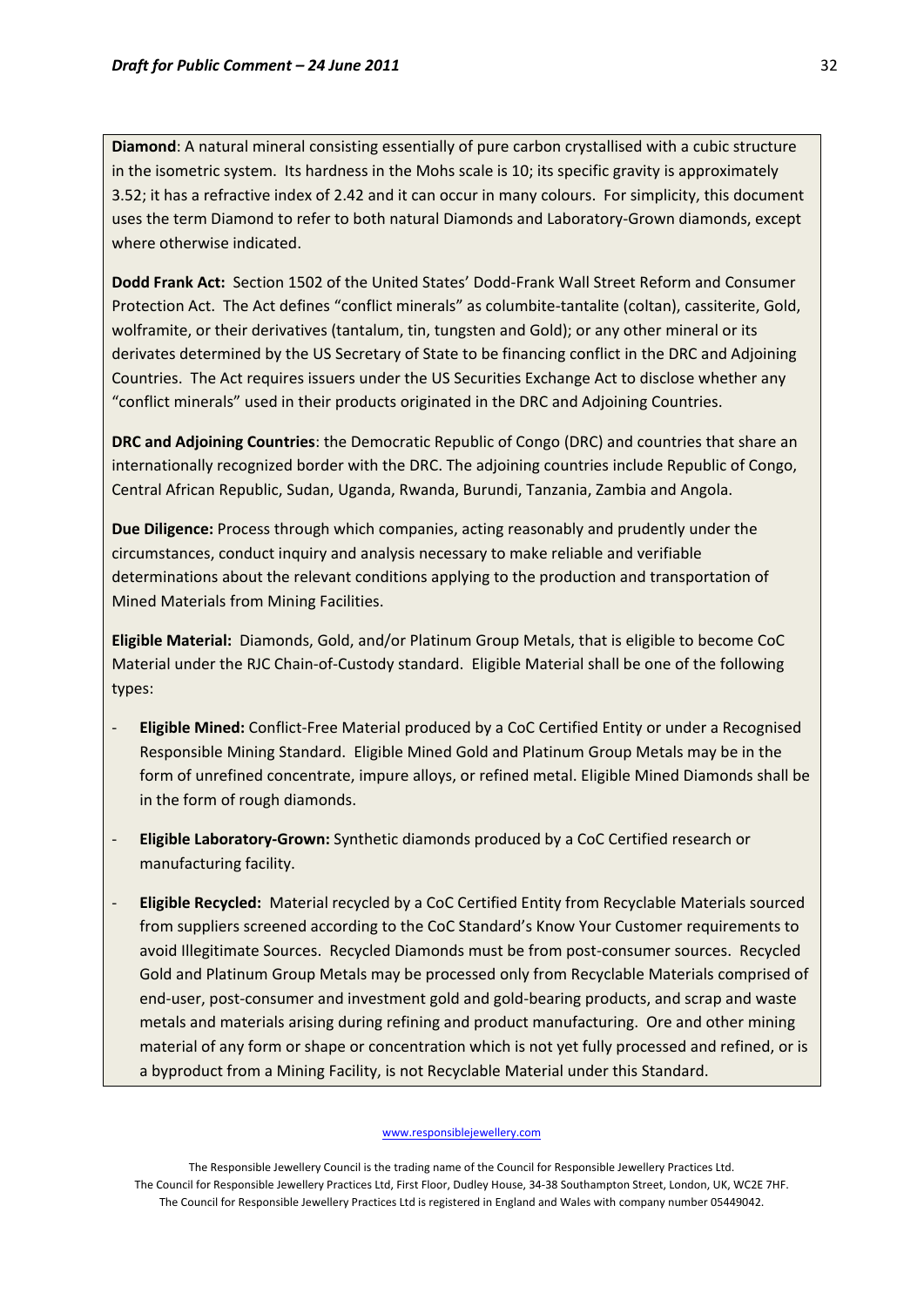‐ **Eligible Grandfathered:** Existing stocks of Material which existed before the CoC standard came into effect, with a reliable record demonstrating its date of ownership, extraction and/or manufacture. **Diamonds**: Diamonds owned by a CoC Certified Entity and supported by records to demonstrate continuous ownership by the CoC Certified Entity from a date prior to  $\frac{1}{x}$  – Note: RJC will set one grandfathering date for all materials, and aim to align with the SEC rules *for Dodd Frank implementation*]. An Eligible Material Declaration must be made for all Eligible Grandfathered Diamonds in a CoC Transfer Document issued to another CoC Certified entity prior to [xx+1 year], after which time Eligible Grandfathered Material shall not include Diamonds. **Gold**: Refined Gold that was refined before [xx]. This Gold may be in the form of bars, ingots, coins, or similar, or within a sealed container, bearing the Mark of a Refiner or Government Mint, or London Bullion Market Association (LBMA) London Good Delivery Identification, with the refining date permanently shown with the Mark or verified by the Refiner in accordance with a serial number or by Bullion Bank depository records. In the case of Refiners on the LBMA "Former Melters and Assayers of Good Delivery Gold Bars" list which ceased operating before  $[xx]$ , if the production date is not permanently shown, it may be inferred from that Refiner's Mark on the Gold. **Platinum Group Metals**: Refined Platinum Group Metals minted before  $[xx]$ . The Platinum Group Metals may be in the form of bars, ingots, coins, plates or similar, or within a sealed container, bearing the Mark of a Refiner or Mint, with the refining date permanently shown with the Mark or verified by the Refiner in accordance with a serial number or by Bullion Bank depository records.

**Eligible Material Declaration:** Declaration of Eligible Material made by a CoC Entity in a CoC Transfer Document to initiate a Chain‐of‐Custody.

**Entity:** A business or similar responsible for implementation of the CoC Standard.

**Facility:** Premises or operations with Custody of Eligible or CoC Material.

**Gold:** A rare yellow metallic element with the chemical symbol 'Au' and the atomic number 79.

**Government Mint:** A government controlled facility where official currency and Precious Metals bars, ingots, coins or similar are minted.

**Grandfathered Material**: See Eligible Material definition.

**Illegal Armed Group:** Armed group, including a public or private security force, that illegally controls mine sites, transportation routes and/or points where minerals are traded, and/or illegally taxes or extorts money or minerals at mine sites, points of access to mine sites, along transportation routes, or at points where minerals are traded; and/or illegally taxes or extorts intermediaries, export companies or international traders. Illegal activity means activity that violates a country's sovereignty, or its laws and regulations, or international law. "Direct or indirect support" for Illegal Armed Groups does not refer to legally required forms of support, including legal taxes, fees, and/or royalties that companies pay to the government of a country in which they operate. [*References:* 

#### www.responsiblejewellery.com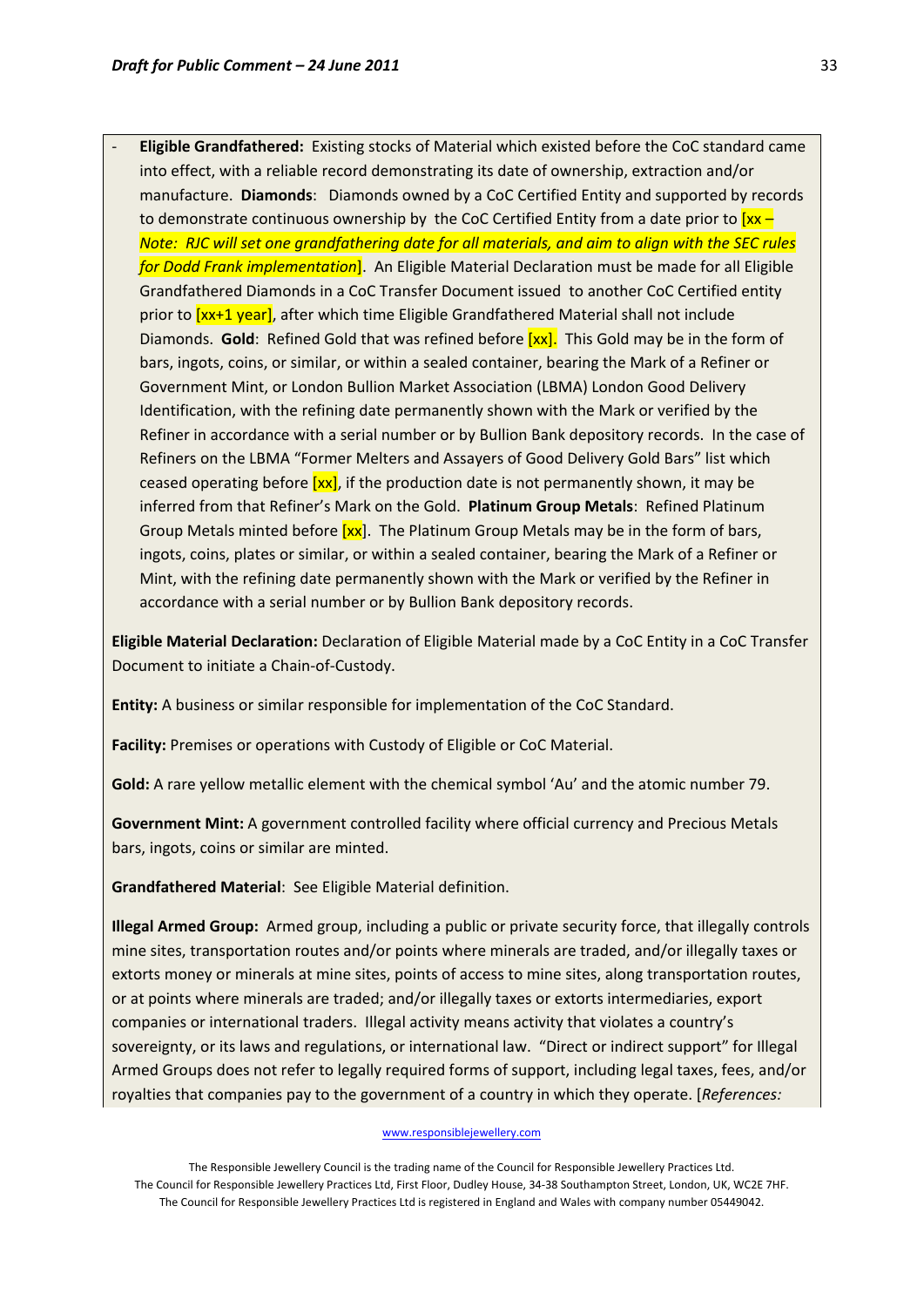*OECD Due Diligence Guidance for Responsible Supply Chains of Minerals from Conflict‐Affected and* High-Risk Areas, 2010; UN Panel of Experts on the Illegal Exploitation of Natural Resources and Other *Forms of Wealth of the Democratic Republic of the Congo, Letter 12 April, 2001*].

**Illegitimate Sources:** Sources of Material that are contrary to applicable law, and/or involved with illegal mining, funding of conflict, money‐laundering, funding of terrorism, or proceeds of crime.

**Internal CoC Transfer Document**: A CoC Transfer Document where the issuer and recipient are within the same Certification Scope. An Internal CoC Transfer Document shall be issued when making an Eligible Material Declaration for Material that will be mixed with existing CoC Material prior to the mixed Material being transferred to another Entity.

**Jewellery**: An adornment made of Precious Metals (including Gold and/or Platinum Group Metals) and/or set with gem stones (including Diamonds). Jewellery includes, but is not limited to, bracelets, rings, necklaces, earrings and watches.

**Jewellery Product**: Semi‐finished or finished Jewellery or components.

**Know Your Customer (KYC):** Principles established to combat money laundering and finance of terrorism. KYC principles require businesses to establish the identity of all organisations with which they deal, have a clear understanding of their business relationships and have a reasonable ability to identify and react to transaction patterns appearing out of the ordinary or suspicious.

**Laboratory‐Grown:** A synthetic object or product that has been either partially or wholly crystallised or re-crystallised due to artificial human intervention such that, with the exception of being nonnatural, the product meets the requirements specified in the definition of the word "Diamond" in this glossary.

**Legitimate**: Not from Illegitimate Sources.

**London Bullion Market Association (LBMA) London Good Delivery Identification:** A unique serial number assigned by an LBMA Gold Refiner to a 400 troy ounce Gold bar as part of its Mark.

**Major Non‐Conformance:** The Member's policies, systems, procedures and processes perform in a manner that is not conformant with the Standard, due to the total absence of implementation of a provision; or a systemic failure or total lack of required controls; or a group of related, repetitive and persistent Minor Non‐Conformances indicating inadequate implementation.

**Management System:** Management processes and documentation that collectively prove a systematic framework for ensuring that tasks are performed correctly, consistently and effectively to achieve the desired outcomes, and to drive continual improvement in performance.

**Mark**: A trademarked symbol of an Entity, often stamped into the surface of a Gold or Platinum Group Metals bar, ingot, coin or similar, or permanently affixed to a sealed container, that indicates

#### www.responsiblejewellery.com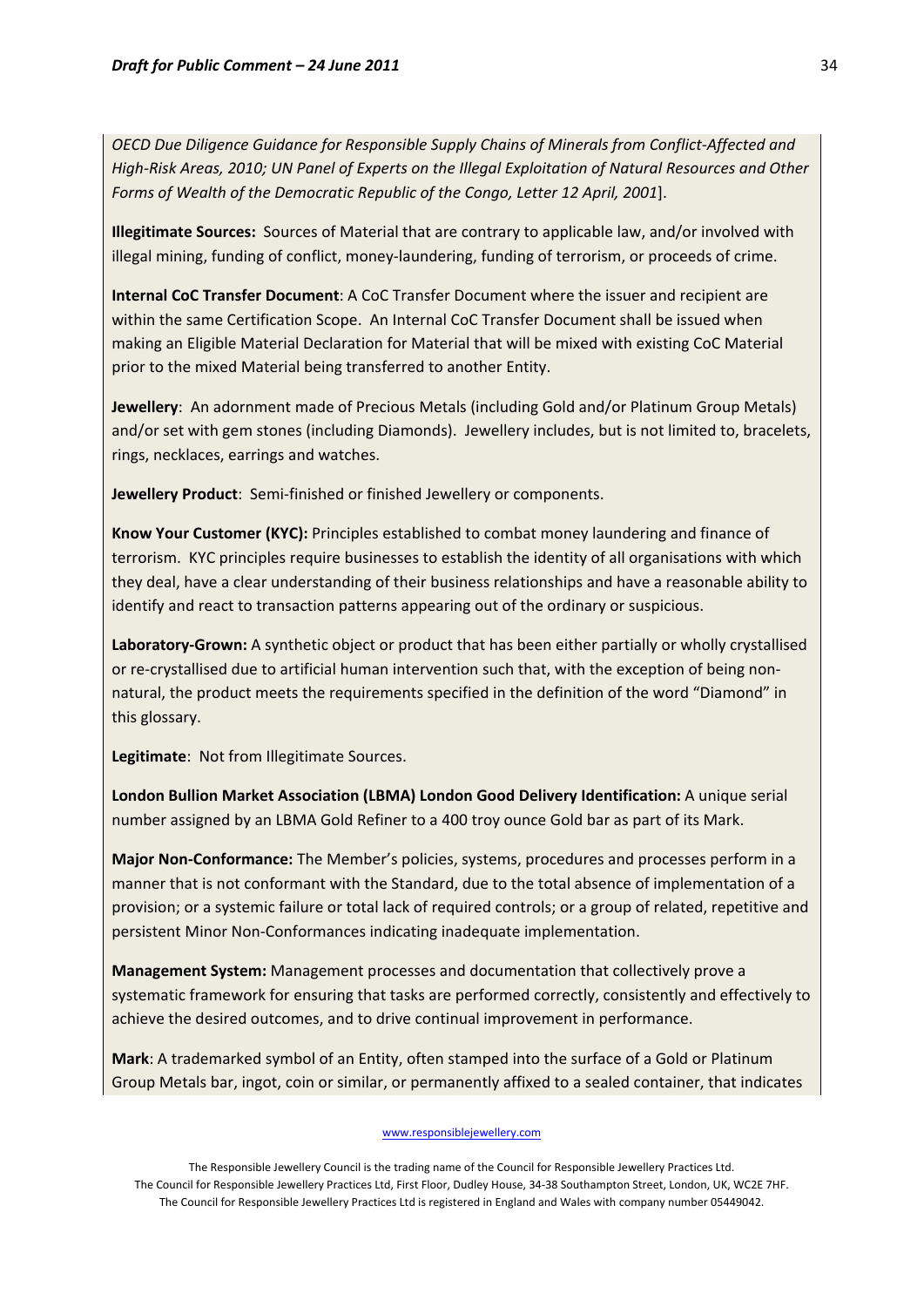the Refiner or Mint. A Mark is often accompanied by a serial number and/or date, which, in combination, will verify the year the Precious Metal was produced or minted.

**Material:** Diamonds and/or Gold and/or Platinum Group Metals. Materials currently outside the RJC's scope, such as other metals in alloys, plating or coatings, and other precious stones, are not covered under the RJC CoC Standard.

**Mined Material:** Material that is produced by a Mining Facility. Also see Eligible Material definitions.

**Mining Facility:** A Facility that extracts Diamonds, Gold or Platinum Group Metals, or minerals containing saleable quantities of Diamonds, Gold or Platinum Group Metals, from the earth.

**Minor Non‐Conformance:** The Member's policies, systems, procedures and processes perform in a manner that is not wholly conformant with the Standard, due to an isolated lapse of either performance, discipline and control which does not lead to a Major Non‐Conformance.

**Outsourcing Contractor:** An individual, company or other business that takes Custody of Material from an Entity for the purpose of processing or manufacturing the Material for that Entity. Outsourcing Contractors which are not themselves CoC Certified must be included in the Entity's Certification Scope.

**Platinum Group Metals:** Precious metallic elements that have similar physical and chemical properties and tend to occur together in the same mineral deposits. Platinum Group Metals covered under this Standard are:

- ‐ **Rhodium**: chemical symbol 'Rh', atomic number 45;
- ‐ **Palladium**: chemical symbol 'Pd', atomic number 46;
- ‐ **Platinum**: chemical symbol 'Pt', atomic number 78.

**Precious Metals**: Collective term for Gold and Platinum Group Metals.

**Provenance:** Where the Chain‐of‐Custody for Eligible Material or CoC Material specifically or collectively started.

**Recognised Responsible Mining Standard:** A third party standard for responsible mining practices deemed by the RJC, through a process of formal review and opportunity for stakeholder comment, to be comparable to the RJC Code of Practices. Information will be maintained at [www.responsiblejewellery.com/chain](http://www.responsiblejewellery.com/chain-of-custody.html)‐of‐custody.html

**Recyclable Materials**: Used Materials that have been collected for recycling. See Eligible Materials definitions for more information on criteria for Diamonds and Precious Metals.

**Recycled Material**: See Eligible Material definition.

www.responsiblejewellery.com